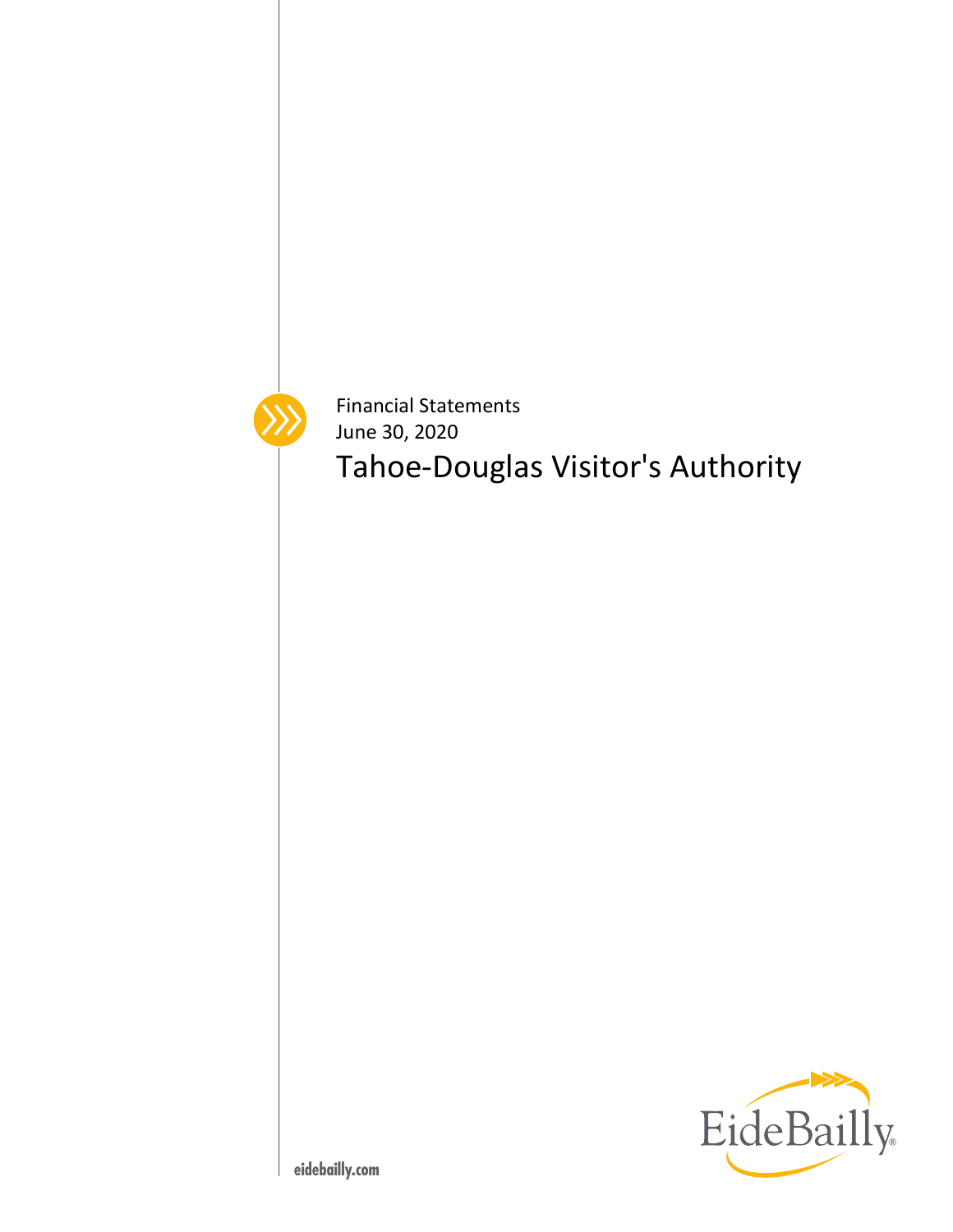| <b>Financial Statements</b>                                                                                                                                                                                 |  |
|-------------------------------------------------------------------------------------------------------------------------------------------------------------------------------------------------------------|--|
| Statement of Activities and Governmental Fund Revenue, Expenditures, and Changes in Fund Balance  9                                                                                                         |  |
| Required Supplementary Information                                                                                                                                                                          |  |
| Statement of Revenue, Expenditures, and Changes in Fund Balance - Budget and Actual17                                                                                                                       |  |
| Independent Auditors' Report on Internal Control over Financial Reporting and on Compliance and Other<br>Matters Based on an Audit of Financial Statements Performed in Accordance with Government Auditing |  |
|                                                                                                                                                                                                             |  |
|                                                                                                                                                                                                             |  |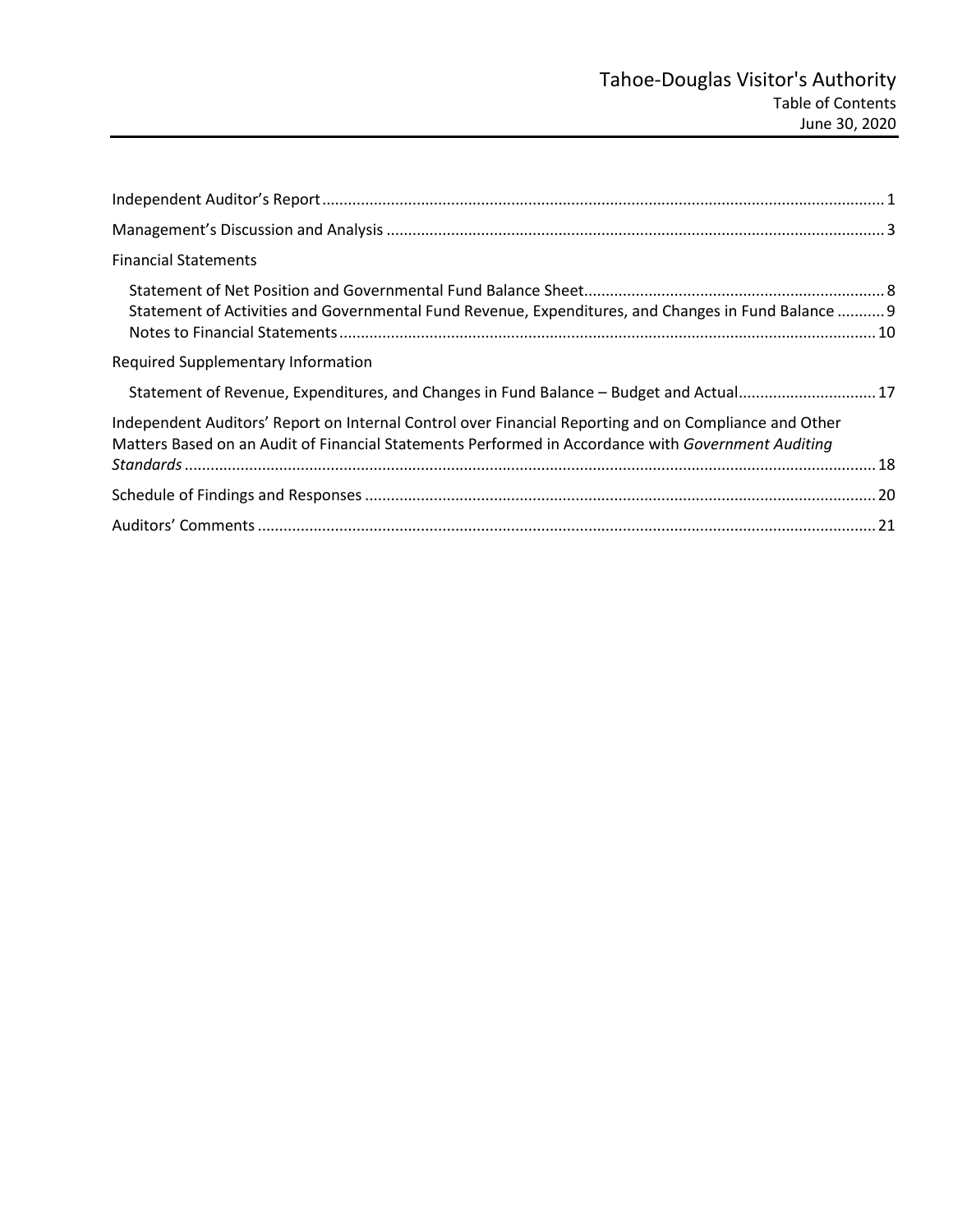

**CPAs & BUSINESS ADVISORS** 

## **Independent Auditor's Report**

To the Board of Directors Tahoe-Douglas Visitor's Authority Lake Tahoe, Nevada

#### **Report on the Financial Statements**

We have audited the accompanying financial statements of the governmental activities and fund information of Tahoe-Douglas Visitor's Authority(Authority) as of and for the year ended June 30, 2020, and the related notes to the financial statements, which collectively comprise the Authority's basic financial statements as listed in the table of contents.

## **Management's Responsibility for the Financial Statements**

Management is responsible for the preparation and fair presentation of these financial statements in accordance with accounting principles generally accepted in the United States of America; this includes the design, implementation, and maintenance of internal control relevant to the preparation and fair presentation of financial statements that are free from material misstatement, whether due to fraud or error.

#### **Auditor's Responsibility**

Our responsibility is to express opinions on these financial statements based on our audit. We conducted our audit in accordance with auditing standards generally accepted in the United States of America and the standards applicable to financial audits contained in Government Auditing Standards, issued by the Comptroller General of the United States. Those standards require that we plan and perform the audit to obtain reasonable assurance about whether the financial statements are free from material misstatement.

An audit involves performing procedures to obtain audit evidence about the amounts and disclosures in the financial statements. The procedures selected depend on the auditor's judgment, including the assessment of the risks of material misstatement of the financial statements, whether due to fraud or error. In making those risk assessments, the auditor considers internal control relevant to the entity's preparation and fair presentation of the financial statements in order to design audit procedures that are appropriate in the circumstances, but not for the purpose of expressing an opinion on the effectiveness of the entity's internal control. Accordingly, we express no such opinion. An audit also includes evaluating the appropriateness of accounting policies used and the reasonableness of significant accounting estimates made by management, as well as evaluating the overall presentation of the financial statements.

We believe that the audit evidence we have obtained is sufficient and appropriate to provide a basis for our audit opinion.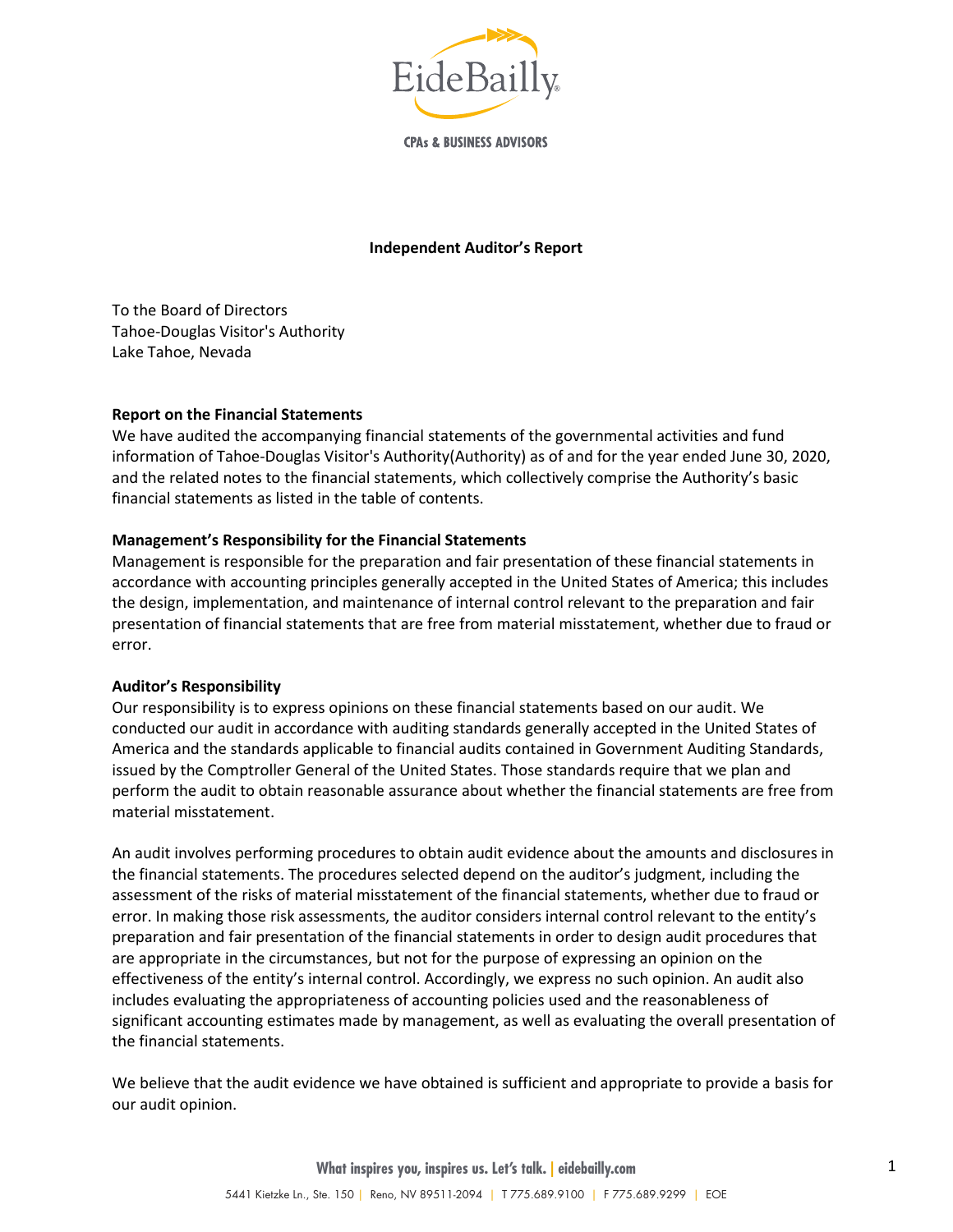#### **Opinion**

In our opinion, the financial statements referred to above present fairly, in all material respects, the respective financial position of the governmental activities and the fund information of the Authority, as of June 30, 2020, and the respective changes in financial position for the year then ended in accordance with accounting principles generally accepted in the United States of America.

#### **Correction of an Error**

As discussed in Note 11 to the financial statements, certain errors resulting in the 2019 financial statements were discovered by management of the Authority during the current year. Accordingly, amounts reported for net position have been restated in the 2020 financial statements now presented. Our opinion is not modified with respect to this matter.

#### **Other Matters**

#### *Required Supplementary Information*

Accounting principles generally accepted in the United States of America require that the management's discussion and analysis and budgetary comparison information on pages 3-7 and 16, respectively, be presented to supplement the basic financial statements. Such information, although not a part of the basic financial statements, is required by the Governmental Accounting Standards Board, who considers it to be an essential part of financial reporting for placing the basic financial statements in an appropriate operational, economic, or historical context. We have applied certain limited procedures to the management's discussion and analysis in accordance with auditing standards generally accepted in the United States of America, which consisted of inquiries of management about the methods of preparing the information and comparing the information for consistency with management's responses to our inquiries, the basic financial statements, and other knowledge we obtained during our audit of the basic financial statements. We do not express an opinion or provide any assurance on the information because the limited procedures do not provide us with sufficient evidence to express an opinion or provide any assurance.

## **Report on Summarized Comparative Information**

We have previously audited 20X0 financial statements of Tahoe-Douglas Visitor's Authority, and we expressed an unmodified audit opinion on those audited financial statements in our report dated January 10, 2020. In our opinion, the summarized comparative information presented herein as of and for the year ended June 30, 2019 is consistent, in all material respects, with the audited financial statements from which it has been derived.

## **Other Reporting Required by Government Auditing Standards**

In accordance with Government Auditing Standards, we have also issued our report dated November 16, 2020, on our consideration of the Tahoe-Douglas Visitor's Authority's internal control over financial reporting and on our tests of its compliance with certain provisions of laws, regulations, contracts, and grant agreements and other matters. The purpose of that report is solely to describe the scope of our testing of internal control over financial reporting and compliance and the results of that testing, and not to provide an opinion on the effectiveness of the Authority's internal control over financial reporting or on compliance. That report is an integral part of an audit performed in accordance with Government Auditing Standards in considering the Authority's internal control over financial reporting and compliance.

Ease Sailly LLP

Reno, Nevada November 16, 2020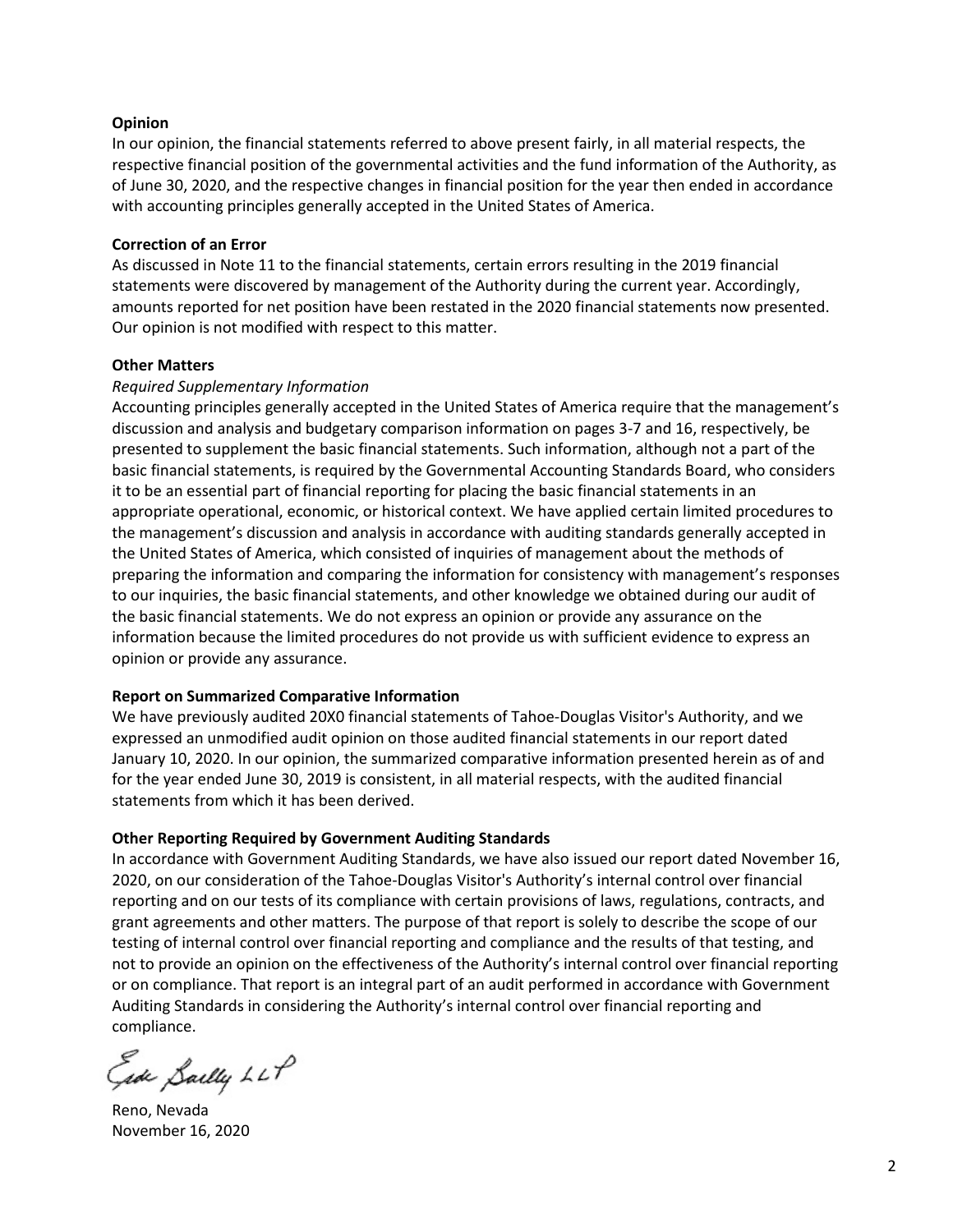The management's discussion and analysis of the Tahoe-Douglas Visitor's Authority's (Authority) financial condition and activities for the fiscal year ended June 30, 2020, is presented in conjunction with the audited financial statements.

The Authority provides marketing, advertising and events designed to bring tourists to the south shore of Lake Tahoe. Its primary goal is to increase hotel occupancy and gaming revenues in the Tahoe Township (Lake Tahoe) portion of Douglas County, Nevada. The financial statements reflect the application of various resources toward achieving this goal as well as the status of the Authority's assets, liabilities and fund balance at year-end.

# *Financial Highlights*

Based upon the previous fiscal year actual revenue, the Authority's 2020 revenue budget remained conservative to reflect regional and national lodging occupancy trends. Year-end revenue allowed the Authority to fund initiatives as planned and included advertising, public relations, sales and events, including Operation Sierra Storm, Harvey's Lake Tahoe Summer Concert Series and American Century Championship.

The Authority has a Memorandum of Understanding with the Lake Tahoe Visitors Authority (LTVA) and the South Lake Tahoe Tourism Improvement District (SLTTID), recognizing the LTVA as the Destination Marketing Organization for the South Lake Tahoe area, which includes the Tahoe Township. The Authority funds contribute significantly to the LTVA's destination promotion efforts that include advertising, public relations, domestic and international sales, marketing, special events and visitor information services. As a result of the COVID-19 pandemic, causing Tahoe Township and City of South Lake Tahoe business shutdown, along with state and county shelter at home orders, the Authority reprojected its budget to reflect no revenues April-June. Although the previous months were strong, the TDVA requested from the MOU partners to suspend for FY2020 any additional MOU payments past 20%, which was granted. The Authority also reduced some payments to the LTVA and the Tahoe Chamber, April-June.

During FY20 the Authority was successful in its petition to Douglas County for the Redevelopment Area 2 Tax Increment Agreement, which confirmed the County's pledge of \$27 million dollars towards the construction of the event center. Because of Covid-19 and the inability to issue bonds according to the original schedule, however construction on the Event Center did commence in July, 2020. During FY20, the Authority retained the services of financial advisors and bond council to pursue the bond sale in FY21.

# *Overview of Annual Financial Report*

Management's Discussion and Analysis (MD&A) serves as an introduction to, and should be read in conjunction with, the basic audited financial statements and supplementary information. The MD&A represents management's examination and analysis of the Authority's financial condition and performance. Summary financial statement data, key financial and operational indicators used in the Authority's strategic plan, budget, and other management tools were used for this analysis.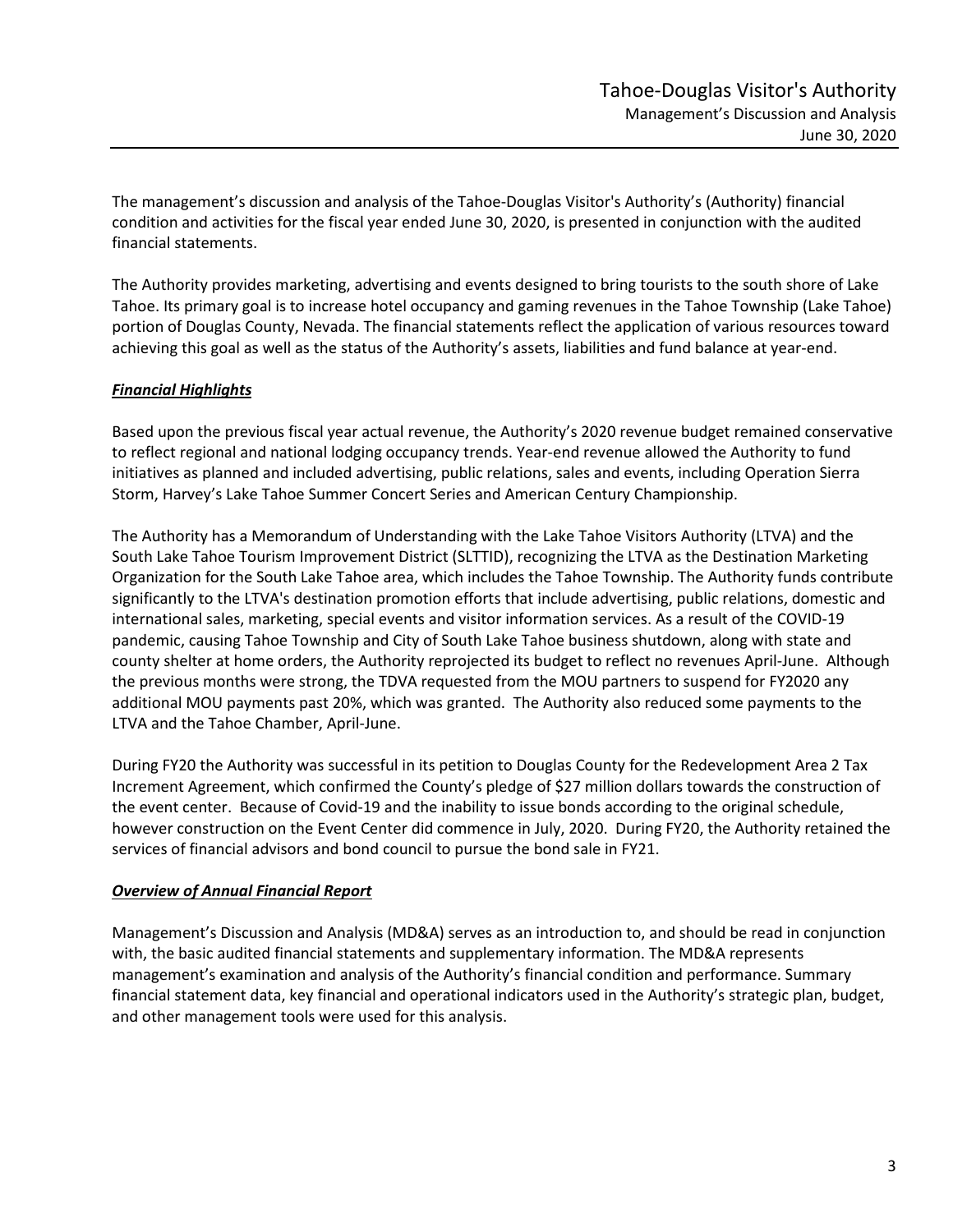The Authority uses the modified accrual basis of accounting for financial statement reporting. The financial statements have been prepared in accordance with generally accepted accounting principles as applied to governmental units. The financial statements include a balance sheet; a statement of revenue, expenditures, and changes in fund balance, and notes to the financial statements

The Statement of Net Position and Governmental Fund Balance Sheet present the financial position of the Authority on both the modified accrual basis under the general fund and the full accrual historical cost basis as net position. This statement provides information on the Authority's assets, deferred outflows, liabilities and deferred inflows, with the difference reported as net position. Over time, increases and decreases in net position are one indicator of whether the financial position of the Authority is improving or deteriorating.

The Statement of Net Position and Governmental Fund Balance Sheet provides information about the nature and amount of resources and obligations at year-end. The Statement of Activities and Governmental Fund Revenue, Expenditures and Changes in Fund Balance present the results of the activities over the course of the fiscal year and information as to how the fund balance and net position changed during the year. The fund balance changes under the modified accrual method when revenue is received or the expenditure is made, while changes in net position under the full accrual method are recorded as soon as the underlying event giving rise to the change occurs, regardless of the timing of the related cash flows. This statement also provides certain information about the Authority's recovery of its costs.

The notes to the financial statements provide required disclosures and other information that are essential to a full understanding of material data provided in the statements. The notes present information about the Authority's accounting policies, significant account balances and activities, material risks, obligations, commitments, contingencies and subsequent events, if any.

The financial statements were prepared from the detailed books and records of the Authority.

For the year ended June 30, 2020, the Authority has \$6,468,579 in total differences between the fund financial statements and the government-wide financial statements. The differences are related to revenue received from Douglas County and capital improvements. The Authority has chosen to report the two sets of financial statements as a single presentation.

## *Financial Analysis*

Current assets increased significantly this fiscal year in part due to the receipt higher of than prior year room tax and redevelopment area tax revenues (increased \$2.4MM), and also because the Authority capitalized expenditures of \$4.7MM for the event center. The Authority increased expenditures such as funding agreements from prior year in preparation for planned capital expenses anticipated for the event center.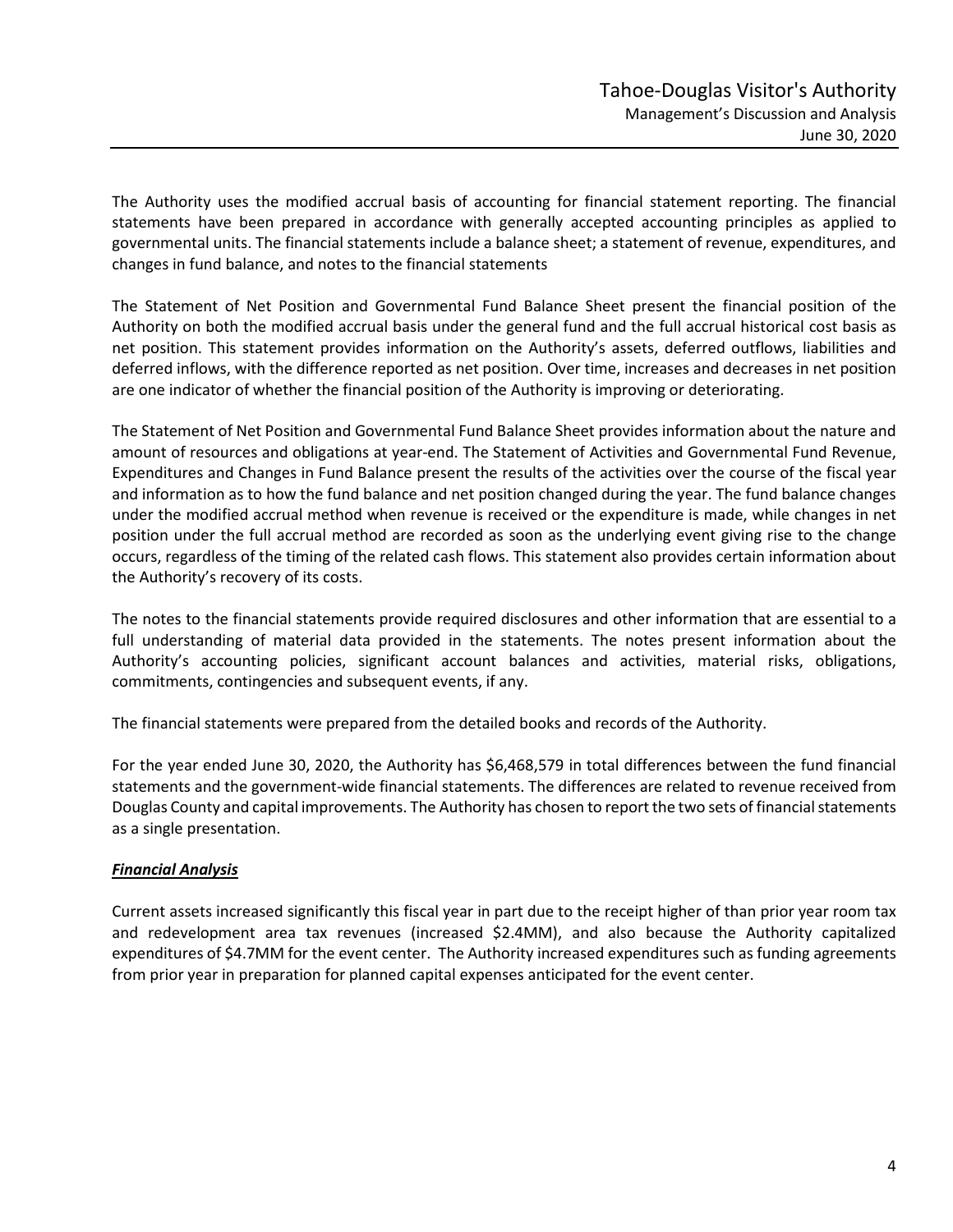The following is a summary of financial position based upon the government-wide financial statements as of June 30:

|                                      | 2020             |    | 2019       |
|--------------------------------------|------------------|----|------------|
| Current assets                       | \$<br>12,987,008 | \$ | 9,748,806  |
| Capital assets not being depreciated | 5,525,546        |    | 838,359    |
|                                      | 18,512,554       |    | 10,587,165 |
|                                      |                  |    |            |
| <b>Total liabilities</b>             | 162,744          |    | 344,175    |
|                                      |                  |    |            |
| Net investment in capital assets     | 5,525,546        |    | 838,359    |
| Restricted                           | 1,911,300        |    |            |
| Unrestricted                         | 10,912,964       |    | 9,404,631  |
| Total net position                   | \$<br>18,349,810 | \$ | 10,242,990 |

Room tax revenue increased compared to the prior year by \$905,111, or 11%. This increase was due to a new \$5 surcharge room tax that began in the year ended June 30, 2020. Redevelopment Area tax increment was \$1,911,300 in the fiscal year 2020. The Authority increased expenses specifically capital expenses related to the event center.

The following is a summary of the statement of activities for the years ended June 30:

|                                     |    | 2020       |    | 2019       |
|-------------------------------------|----|------------|----|------------|
| Room tax revenue                    | \$ | 8,976,429  | \$ | 8,071,318  |
| Redevelopment area tax              |    | 1,911,300  |    |            |
| Other revenues                      |    | 193,205    |    | 227,278    |
| Total revenues                      |    | 11,080,934 |    | 8,298,596  |
| Total expenditures                  |    | 2,974,114  |    | 4,115,363  |
| Change in net position              |    | 8,106,820  |    | 4,183,233  |
| Beginning fund balance, as restated |    | 10,242,990 |    | 6,059,757  |
| Ending fund balance                 | S  | 18,349,810 | S  | 10,242,990 |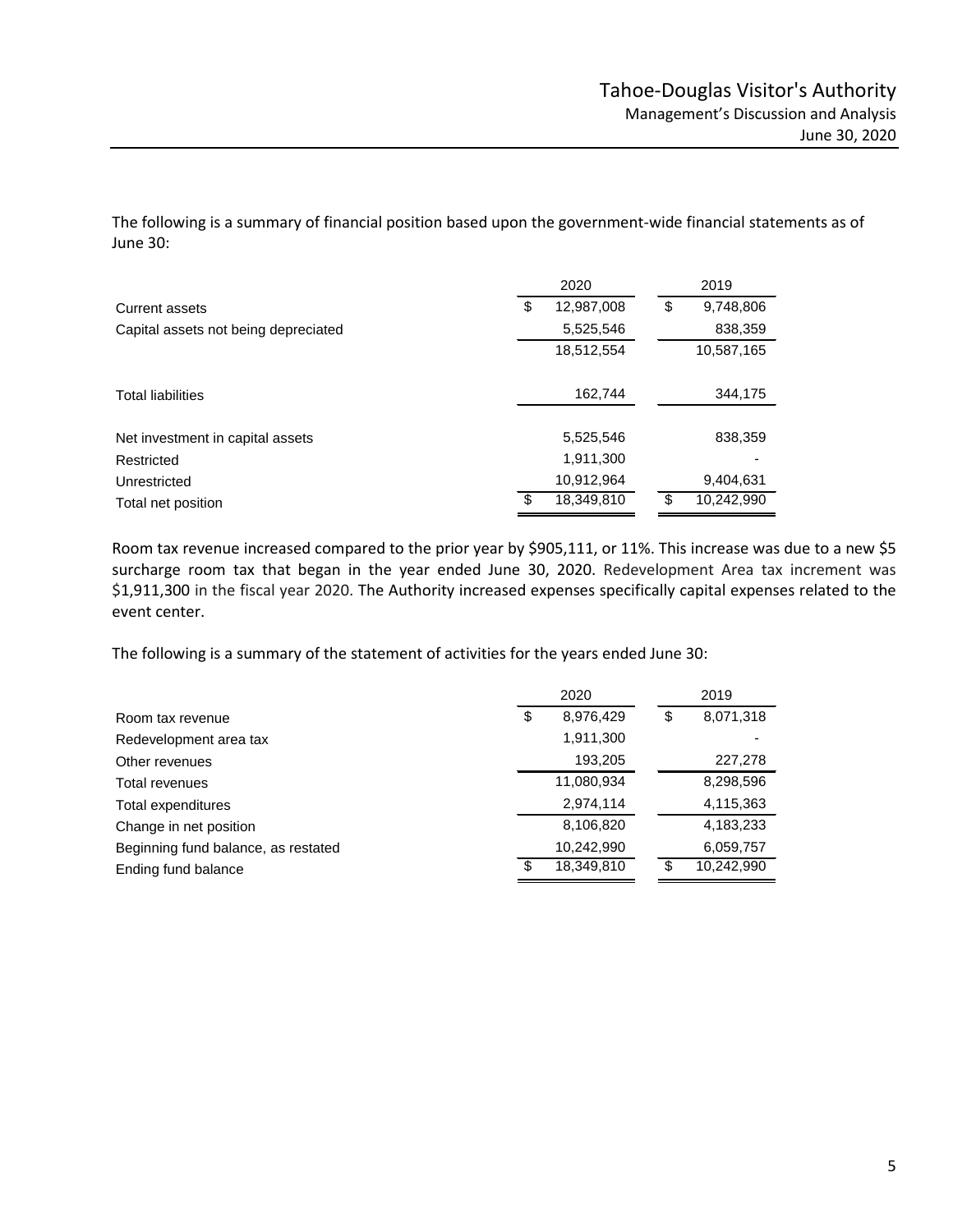## *Results of Operations*

Room tax revenue was significantly less than compared to the budget. However, the new Redevelopment area tax was significantly more than compared to the budget. Other revenues were less budget by 21%. Expenditures were under budget by 43%. Overall, the Authority's change excess of revenue over expenditures increased fund balance by 35%.

The biggest change from the budget was less revenue received for taxes than the budget and underspending the FY20 Event Center expenditure line item. The Authority budgeted \$13.3MM in tax revenue which much less due to the coronavirus pandemic. The Authority budgeted \$9.4MM in Event Center expenses, not completely able to estimate pre-construction consultant costs and the timing of those costs.

|                                     | 2020 |               |    | 2019       |    |               |    |           |
|-------------------------------------|------|---------------|----|------------|----|---------------|----|-----------|
|                                     |      | <b>Budget</b> |    | Actual     |    | <b>Budget</b> |    | Actual    |
| Room tax revenue                    | S    | 13,343,160    | \$ | 8,626,252  | \$ | 7,543,385     | \$ | 7,538,992 |
| Redevelopment area tax              |      |               |    | 1,911,300  |    |               |    |           |
| Other revenues                      |      | 244,720       |    | 193,205    |    | 207,060       |    | 227,278   |
| Total revenues                      |      | 13,587,880    |    | 10,730,757 |    | 7,750,445     |    | 7,766,270 |
| Community support                   |      | 4,150,927     |    | 2,974,114  |    | 6,510,754     |    | 4,115,363 |
| Capital outlay                      |      | 9,363,456     |    | 4,687,187  |    |               |    | 289,801   |
| Total expenditures                  |      | 13,514,383    |    | 7,661,301  |    | 6,510,754     |    | 4,405,164 |
| Excess of revenue over expenditures |      | 73,497        |    | 3,069,456  |    | 1,239,691     |    | 3,361,106 |
| Beginning fund balance              |      | 5,535,706     |    | 8,811,775  |    | 4,296,015     |    | 5,450,669 |
| Ending fund balance                 |      | 5,609,203     | S  | 11,881,231 |    | 5,535,706     |    | 8,811,775 |

# *Capital Assets*

The Authority capitalizes assets towards the building of the event center. The established policy for capitalization includes expenses related to consultants (including some legal) involved in providing regulatory agencies with project approval required information, consultants involved in pre-construction specific activities not included are financial and most legal expense, Public Relations and informational reports. Marketing and promotion costs are not included.

## *Economic Factors*

During the 2019-2020 fiscal year (FY20), the Event Center received final approval from the Tahoe Regional Planning Agency (TRPA) and a reduced scope of work on the Event Center began in July FY21. The Authority anticipated continuing funding of special events such as Heavenly Holidays, the Harveys Concert Series and American Century Championship. COVID-19 resulted in the cancellation of the Concert Series and the ACC event occurred without spectators, which will affect revenues in FY21. The \$5/night/room Tourism Surcharge collections started in July 2019 and the surcharge has no sunset, so will continue to be collected and used towards event center operations to be collected and used towards event center operations. Douglas County experienced vacation rental segment collection challenges and the \$5 surcharge revenues anticipated were below budget. A capture of those revenues in arrears is anticipated over the next year as Douglas County brings on a new partner in that collection activity.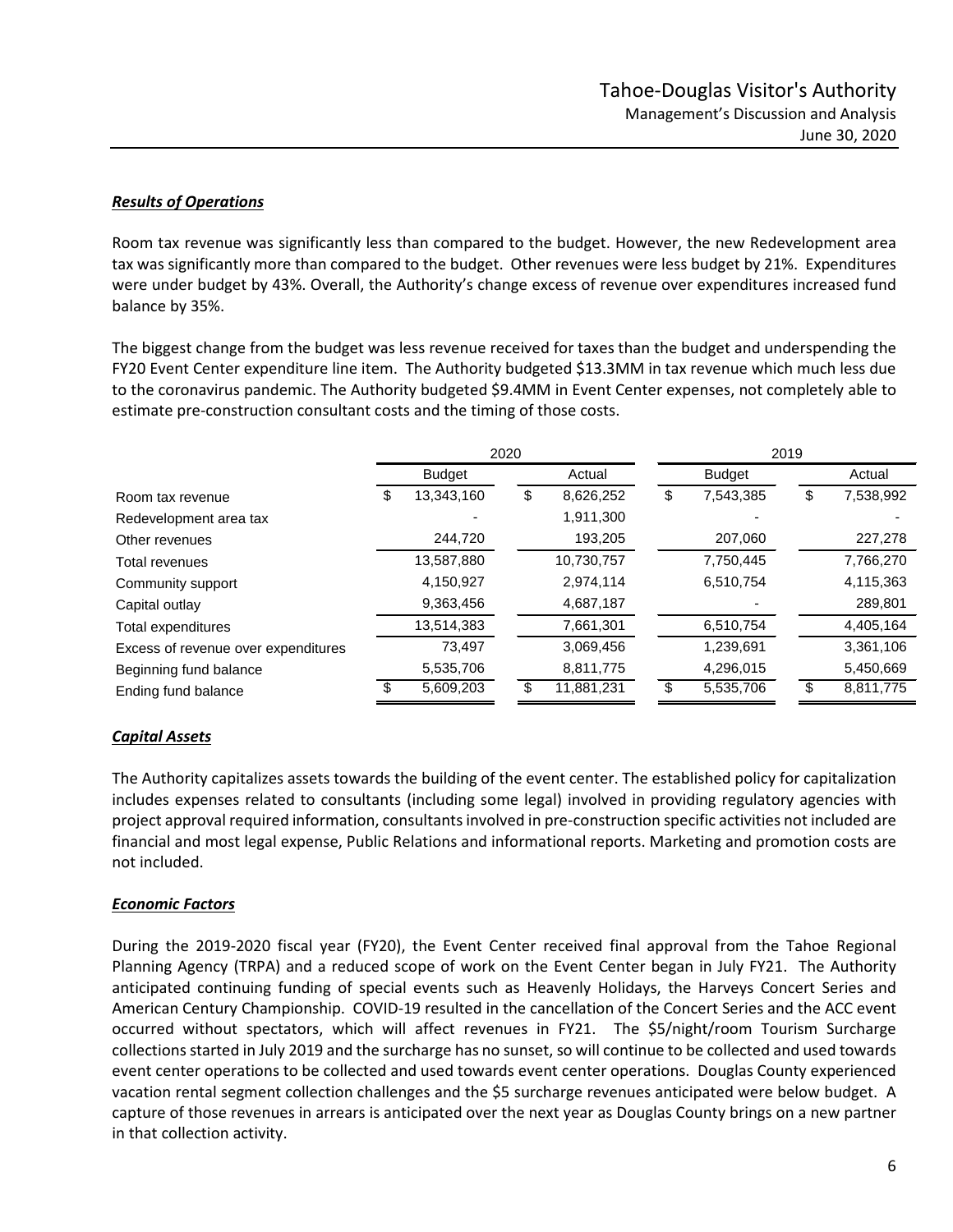## *Final Comments*

The Authority continues to test new marketing programs and refine those which have proven successful. Cooperative advertising programs partnering public and private entities continue to be successful. The programs allow the participants to achieve greater market impact. Similar results are being achieved by consolidating marketing efforts with the Lake Tahoe Visitors Authority.

This financial report is designed to provide the reader with a general overview of the Authority's finances. Questions concerning any of the information provided in this report or requests for additional financial information should be addressed to the Executive Director, Carol Chaplin, at P.O. Box 6777, Lake Tahoe, Nevada 89449.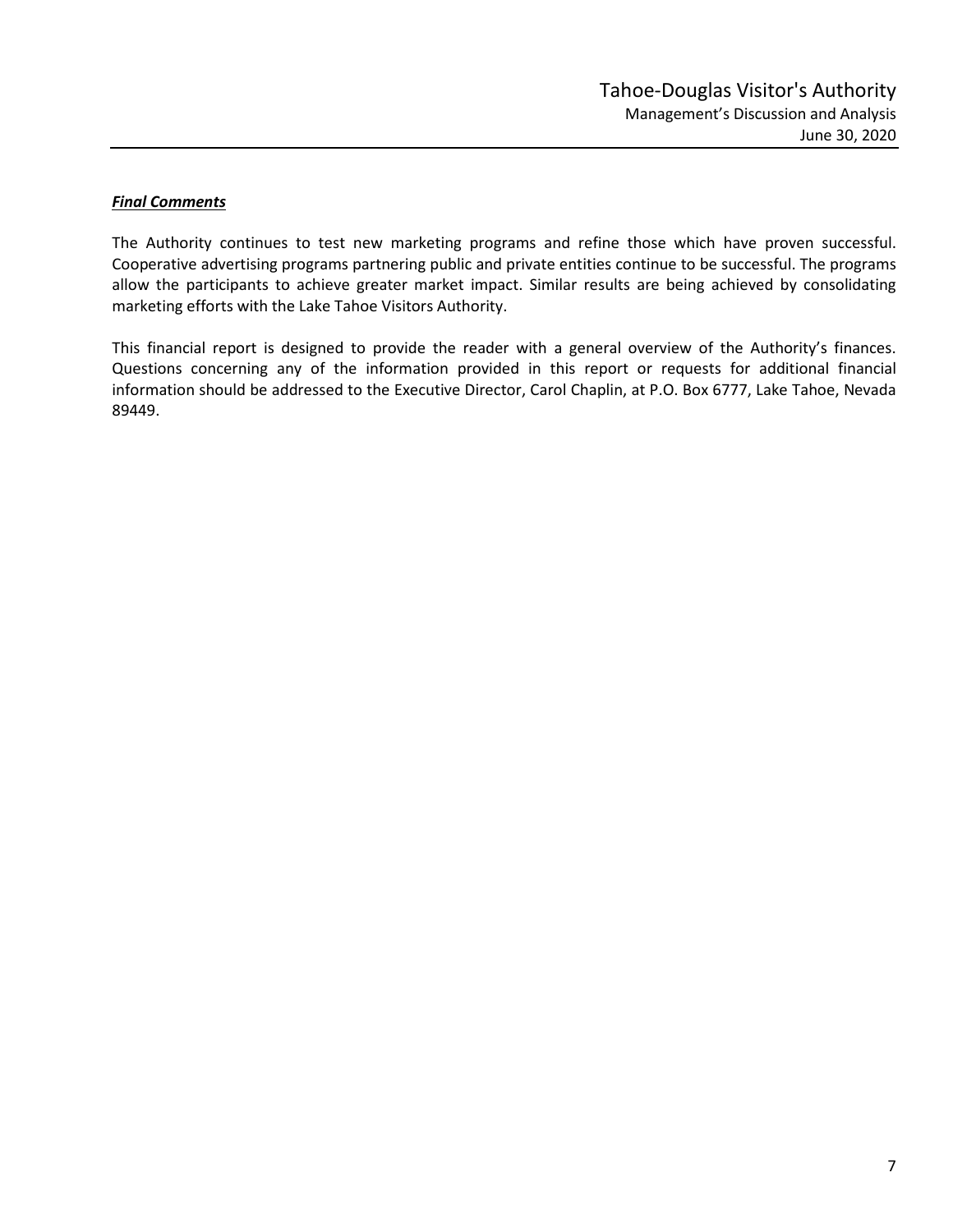# Tahoe-Douglas Visitor's Authority

Statement of Net Position and Governmental Fund Balance Sheet June 30, 2020

|                                                                                                                            |     | General<br>Fund                             |     | Adjustments<br>(Note 8)                   | Statement<br>of Net Assets                                     |
|----------------------------------------------------------------------------------------------------------------------------|-----|---------------------------------------------|-----|-------------------------------------------|----------------------------------------------------------------|
| Assets                                                                                                                     |     |                                             |     |                                           |                                                                |
| Cash and investments<br>Due from other governments<br>Prepaid expenses<br>Deposits<br>Capital assets not being depreciated | \$. | 11,822,771<br>1,106,514<br>31,323<br>26,400 | \$  | 5,525,546                                 | \$<br>11,822,771<br>1,106,514<br>31,323<br>26,400<br>5,525,546 |
| <b>Total assets</b>                                                                                                        |     | 12,987,008                                  | \$, | 5,525,546                                 | 18,512,554                                                     |
| Liabilities<br>Accounts payable                                                                                            | \$  | 162,744                                     | \$  |                                           | 162,744                                                        |
| Deferred Inflows<br>Room taxes                                                                                             |     | 943,033                                     |     | (943, 033)                                |                                                                |
| Fund Balance / Net Position                                                                                                |     |                                             |     |                                           |                                                                |
| Fund balance<br>Nonspendable                                                                                               |     |                                             |     |                                           |                                                                |
| Prepaid expenses<br>Deposits                                                                                               |     | 31,323<br>26,400                            |     | (31, 323)<br>(26, 400)                    |                                                                |
| Restricted<br>Events center<br>Committed                                                                                   |     | 1,911,300                                   |     | (1,911,300)                               |                                                                |
| Events center<br>Tahoe Township marketing<br>Unassigned                                                                    |     | 1,947,430<br>4,010,000<br>3,954,778         |     | (1,947,430)<br>(4,010,000)<br>(3,954,778) |                                                                |
| Total fund balance and other credits                                                                                       |     | 11,881,231                                  |     | (11,881,231)                              |                                                                |
| Total liabilities, deferred inflows<br>and fund balance                                                                    | S   | 12,987,008                                  |     |                                           |                                                                |
| Net position                                                                                                               |     |                                             |     |                                           |                                                                |
| Net investment in capital assets<br>Restricted                                                                             |     |                                             |     | 5,525,546<br>1,911,300                    | 5,525,546<br>1,911,300                                         |
| Unrestricted                                                                                                               |     |                                             |     | 10,912,964                                | 10,912,964                                                     |
| Total net position                                                                                                         |     |                                             | \$  | 18,349,810                                | \$<br>18,349,810                                               |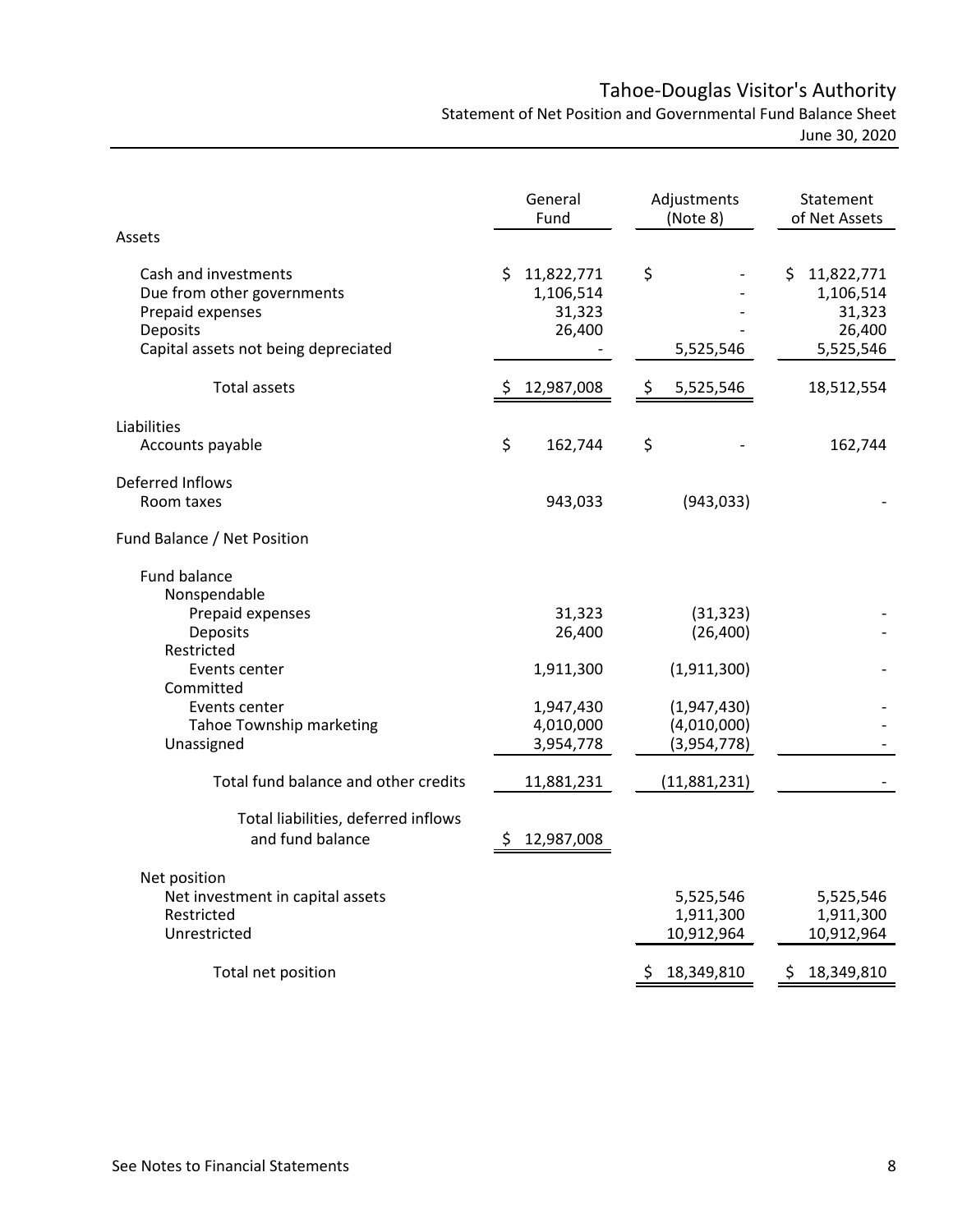# Tahoe-Douglas Visitor's Authority

Statement of Activities and Governmental Fund Revenue, Expenditures, and Changes in Fund Balance Year Ended June 30, 2020

|                                      | General<br>Fund      | Adjustments<br>(Note 8) | Statement of<br>Activities |
|--------------------------------------|----------------------|-------------------------|----------------------------|
| Expenditures                         | \$                   |                         |                            |
| General government<br>Capital outlay | 741,252<br>4,687,187 | \$<br>(4,687,187)       | \$<br>741,252              |
| Economic development                 | 2,232,862            |                         | 2,232,862                  |
| <b>Total expenditures</b>            | 7,661,301            | (4,687,187)             | 2,974,114                  |
| <b>General Revenue</b>               |                      |                         |                            |
| Room taxes                           | 8,626,252            | 350,177                 | 8,976,429                  |
| Redevelopment area tax               | 1,911,300            |                         | 1,911,300                  |
| Grant income                         | 110,000              |                         | 110,000                    |
| Investment income                    | 83,205               |                         | 83,205                     |
| Total general revenue                | 10,730,757           | 350,177                 | 11,080,934                 |
| Excess of revenue over expenditures  | 3,069,456            | (3,069,456)             |                            |
| Change in Net Position               |                      | 8,106,820               | 8,106,820                  |
| Fund Balance / Net Position          |                      |                         |                            |
| Beginning of year, as restated       | 8,811,775            | 1,431,215               | 10,242,990                 |
| End of year                          | 11,881,231           | -\$<br>6,468,579        | 18,349,810<br>S            |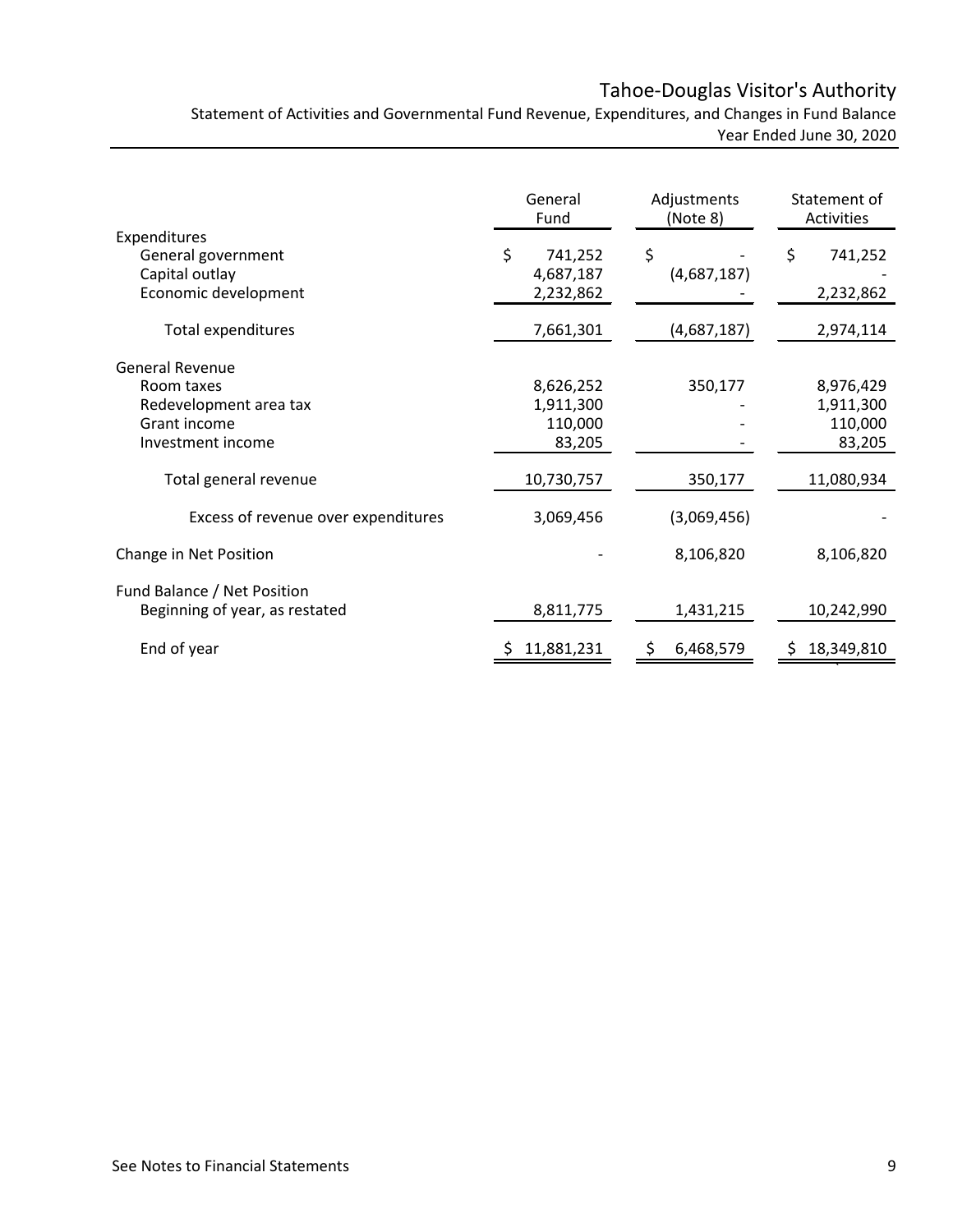# **Note 1 - Summary of Significant Accounting Policies**

The Tahoe-Douglas Visitor's Authority's (Authority) financial statements are prepared in accordance with accounting principles generally accepted in the United States of America (GAAP), as applied to governmental units. The Governmental Accounting Standards Board (GASB) is the standard-setting body for governmental accounting and financial reporting. The GASB periodically updates its codification of the existing Governmental and Financial Reporting Standards which, along with subsequent GASB pronouncements (Statements and Interpretations), constitutes GAAP for governmental units.

## **Reporting Entity**

The financial statements present the financial position and results of operations of the Authority, under the direct jurisdiction of the Board of Directors of the Authority. The Authority, a public agency of the State of Nevada, was created pursuant to Chapter 496, Statues of Nevada 1997, by appointment of Members by the Board of County Commissioners of Douglas County to promote tourism within the Tahoe Township.

#### **Basic Financial Statements – Government-Wide Statements**

The basic financial statements include both government-wide and fund financial information. The governmentwide financial statements are reflected on a full accrual, economic resource basis which recognizes all long-term assets, receivables and deferred outflows as well as long-term debt, obligations and deferred inflows.

#### **Basic Financial Statements - Fund Accounting**

The financial transactions of the Authority are reported in the general fund. The operations of the general fund are accounted for with a separate set of self-balancing accounts that comprise its assets, liabilities, fund equity, revenue and expenditures. The Authority's general fund is a governmental fund type. Governmental funds are accounted for on a current financial resources measurement focus. This means that only current assets and current liabilities are generally included on the balance sheets. The recorded fund balance (net current assets) is considered a measure of "available spendable resources". Operating statements for governmental funds present increases (revenue and other financing sources) and decreases (expenditures and other financing uses) in net current assets. Accordingly, they are said to present a summary of sources and uses of "available spendable resources" during a period.

#### **Basis of Accounting**

The Authority is defined as a single-program special-purpose entity under GASB Statement No. 14, paragraph 131 as amended. This classification allows for the preparation of GASB 34 financial statements under an optional reporting method which combines the fund and government-wide statements into a single presentation. Under standard GASB 34 methodology, the government-wide statement of net assets and statement of activities are presented independently from the respective fund balance sheet and statement of revenues, expenditures, and fund balance. A reconciliation of adjustments provided on the modified financial statements demonstrates the changes from the fund financial statements to the government-wide financial statements in order to assist the reader in evaluating these statements. The Authority has utilized this optional method of presentation.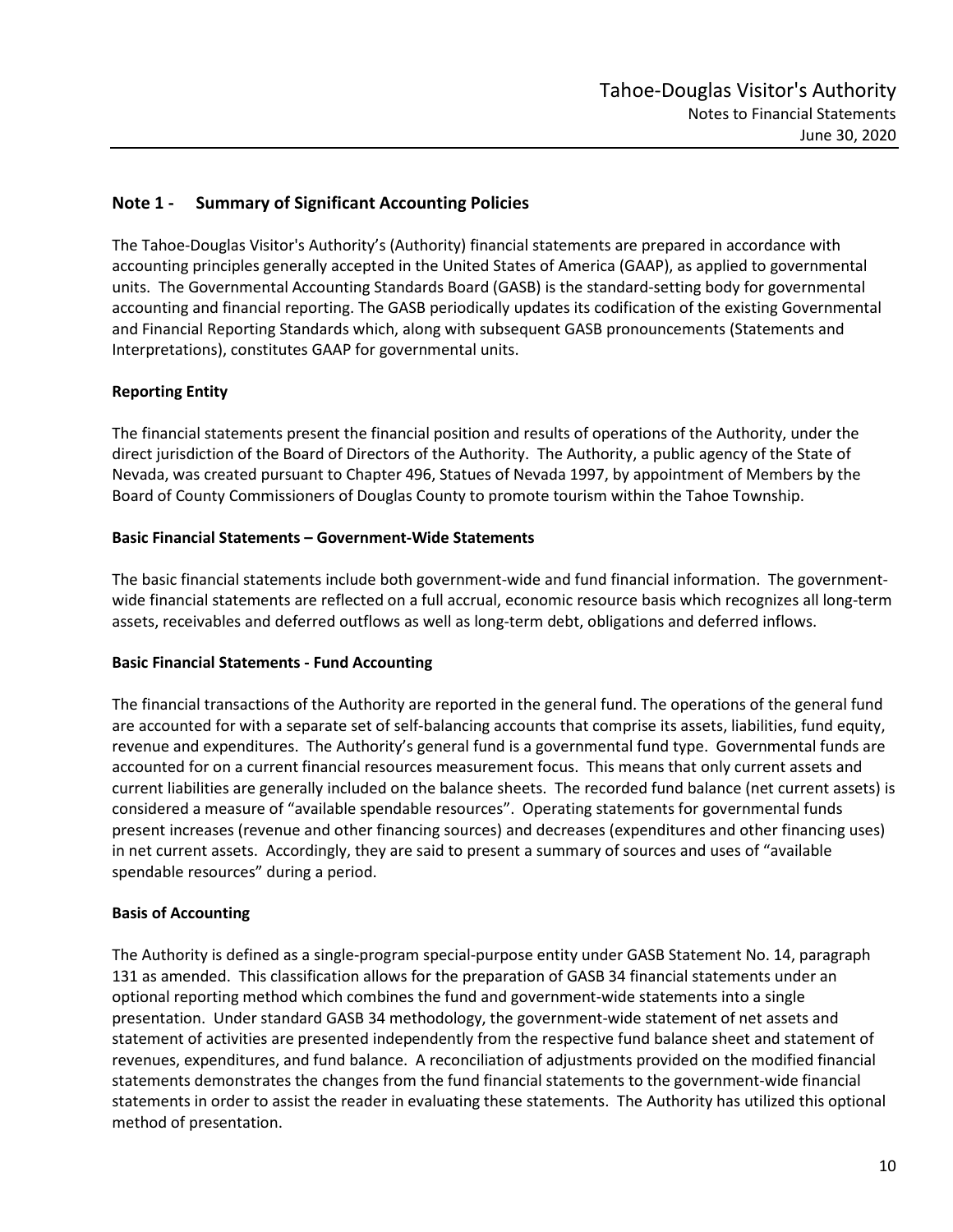The government-wide financial statements are reported using the economic resources measurement focus and the accrual basis of accounting. Revenues are recorded when earned and expenses are recorded when a liability is incurred, regardless of the timing of cash flows. Grants and similar items are recognized as revenue as soon as all eligibility requirements imposed by the provider have been met.

The Authority maintains its accounting records for its governmental fund types on the modified accrual basis of accounting. This method provides for recognizing expenditures at the time liabilities are incurred, while revenue is recorded when measurable and available to finance expenditures of the fiscal period. Available is defined as being due and collected within the current period or within 60 days after fiscal year end. When revenue is due, but will not be collected within 60 days, the receivable is recorded and an offsetting deferred inflow account is established.

## **Budgets and Budgetary Accounting**

The Authority adheres to the Local Government Budget Act incorporated within Statutes of the State of Nevada. Budgets are adopted on a basis consistent with generally accepted accounting principles. Appropriations lapse at year-end. Budget amounts within the general fund may be transferred if amounts do not exceed the original budget. Such budget augmentations in excess of original budgetary amounts may not be made without prior approval of the Board. In accordance with the Statutes, actual expenditures may not exceed budget appropriations of the general government function of the general fund.

An encumbrance system is not utilized by the Authority.

## **Cash and Investments**

The Authority's cash and cash equivalents include cash on deposit at one commercial bank and in the State Treasurer's Local Government Investment Pool.

Investments are recorded at fair value, which is the same as the value of the pool shares. The State of Nevada Local Government Investment Pool is an unrated external investment pool that does not provide information on realized or unrealized gain or loss activity. Accordingly, changes in the investment pool are reflected as net investment income in the accompanying financial statements.

## **Due from Other Governments**

Miscellaneous receivables as well as room tax revenue which has been received from Douglas County for the year ended June 30, 2020 are reported as due from other governments in the accompanying financial statements.

## **Deferred Inflows of Resources**

In addition to liabilities, a separate section is reported for deferred inflows of resources. This separate financial statement element represents an acquisition of net position that applies to a future period and will not be recognized as an inflow of resources (revenue) until that time. Due from other governments for room taxes qualify for reporting in this category.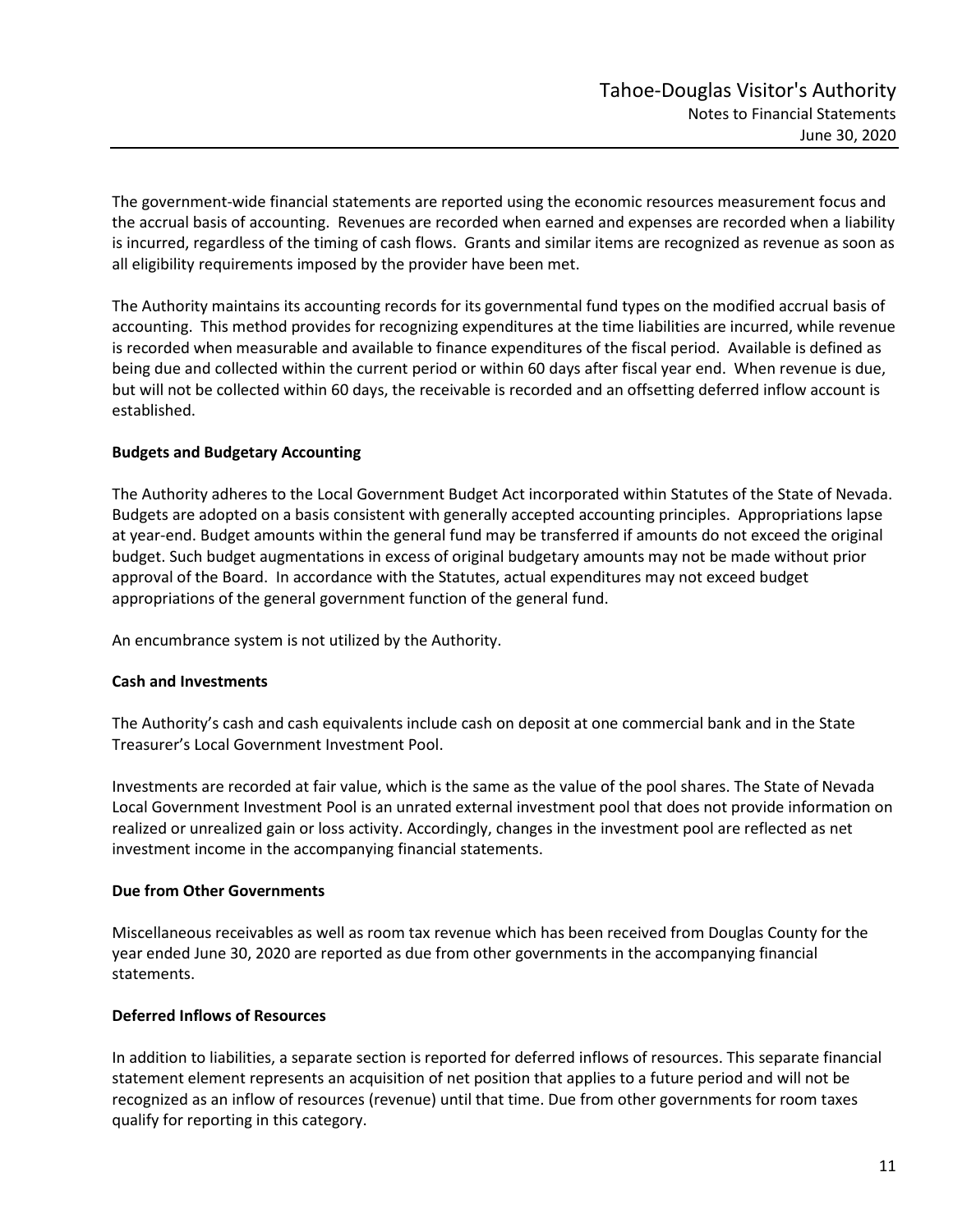## **Net Position Classifications**

In the government-wide financial statements, net position is classified as net position and displayed in three components:

- *Net investment in capital assets* consists of capital assets, net of accumulated depreciation. The Authority has \$5,525,546 invested in capital assets as of June 30, 2020.
- *Restricted net position* consists of net position with constraints placed on their use either by (1) external groups such as creditors, grantors, contributors, or laws and regulations of other governments; or (2) law through constitutional provisions or enabling legislation. The Authority has restricted net position for the Events Center.
- *Unrestricted net position* all other net position that does not meet the definition of "investment in capital assets" or "restricted."

In the governmental fund financial statements, fund balances are classified as follows:

- *Nonspendable* represents amounts that are either not in a spendable form or are legally or contractually required to remain intact. The Authority includes fund balances that have been prepaid for expenses and deposits in this category.
- *Restricted* represents amounts which can be spent only for specific purposes because of state or federal laws, or externally imposed conditions. The Authority has restricted fund balance for the Events Center.
- *Committed* represents amounts which can be used only for specific purposes determined by the members of the governing board's formal action through a resolution or action. At June 30, 2020, the Authority had funds of \$7,868,393 committed to Tahoe Township Marketing and the Events Center.
- *Assigned* represents amounts that are intended by the Authority for specific purposes but do not require action by the governing board. The Authority has no assigned fund balances.
- *Unassigned* represents all amounts not included in spendable classifications.

The Authority's policy is to first apply expenditures against restricted first if applicable, and then committed, assigned and then unassigned balances.

# **Capital Assets**

Capital assets with a cost of \$1,000 or more, and a life great than one-year, is capitalized and stated at cost. For purposes of the government-wide financial statements, depreciation of capital assets is recorded as an expense in the Statement of Activities, with accumulated depreciation reflected in the Statement of Net Position. Depreciation is provided over the assets' useful lives using the straight-line method. At June 30, 2020, the Authority's capital assets consist of construction in progress and are therefore not subject to depreciation expense until the assets are completed and placed into service.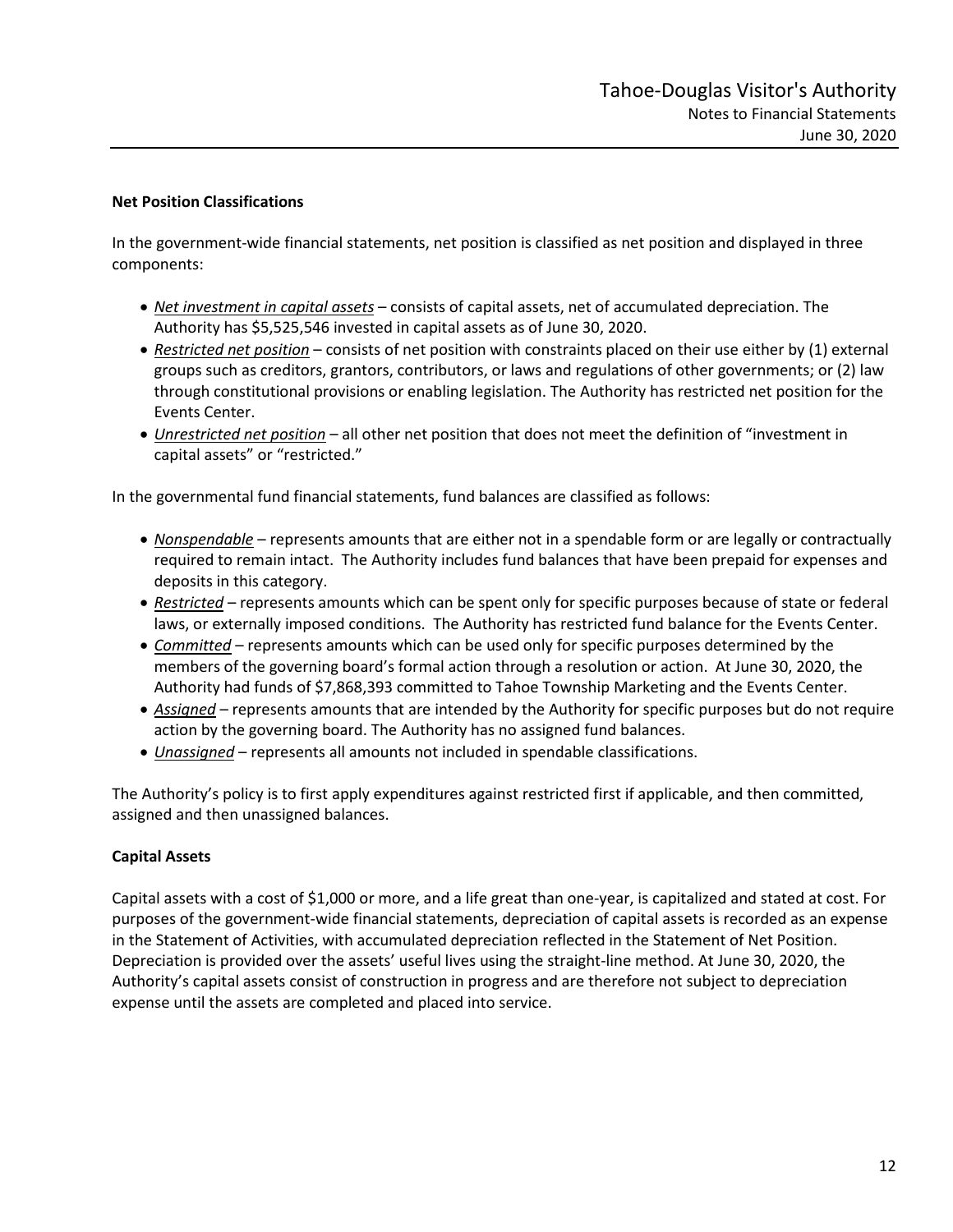## **Use of Estimates**

The preparation of financial statements in conformity with generally accepted accounting principles requires management to make estimates and assumptions that affect certain reported amounts and disclosures. Accordingly, actual results could differ from those estimates.

# **Note 2 - Compliance with Nevada Revised Statutes (NRS) and the Nevada Administrative Code**

The Authority conformed to all significant statutory constraints on its financial administration.

# **Note 3 - Cash and Investments**

The following schedule summarized cash and investments at June 30, 2020:

| Cash in Bank<br>Local Government Investment Pool | \$8,659,726<br>3,163,045 |
|--------------------------------------------------|--------------------------|
|                                                  | \$11,822,771             |

By provision of statutes, the Authority is authorized to deposit all money in banks or savings and loan associations located in the State of Nevada and must be subject to withdrawal on demand. The Authority maintains its checking and savings accounts in one commercial bank. The accounts are insured by the Federal Deposit Insurance Corporation up to \$250,000. In addition, the Authority participates in the Nevada State Pooled Collateral Program through the individual bank, which insures the balances that are in excess of the FDIC insured amounts. The Authority does not currently have a deposit policy related to custodial credit risk.

The Authority is authorized to invest in the State of Nevada Local Government Investment Pool. The Pool is invested in the Local Government Investment Pool as of June 30, 2020. The LGIP operates under NRS and is administered by the Office of the State Treasurer. The LGIP invest in securities as allowed by statute. The LGIP is valued at NAV and therefore is not valued according to the hierarchy. At June 30, 2020 the LGIP had a weighted average maturity of 116 days. The Authority does not have a formal policy regarding credit risk or concentration of credit risk, or investment rate risk.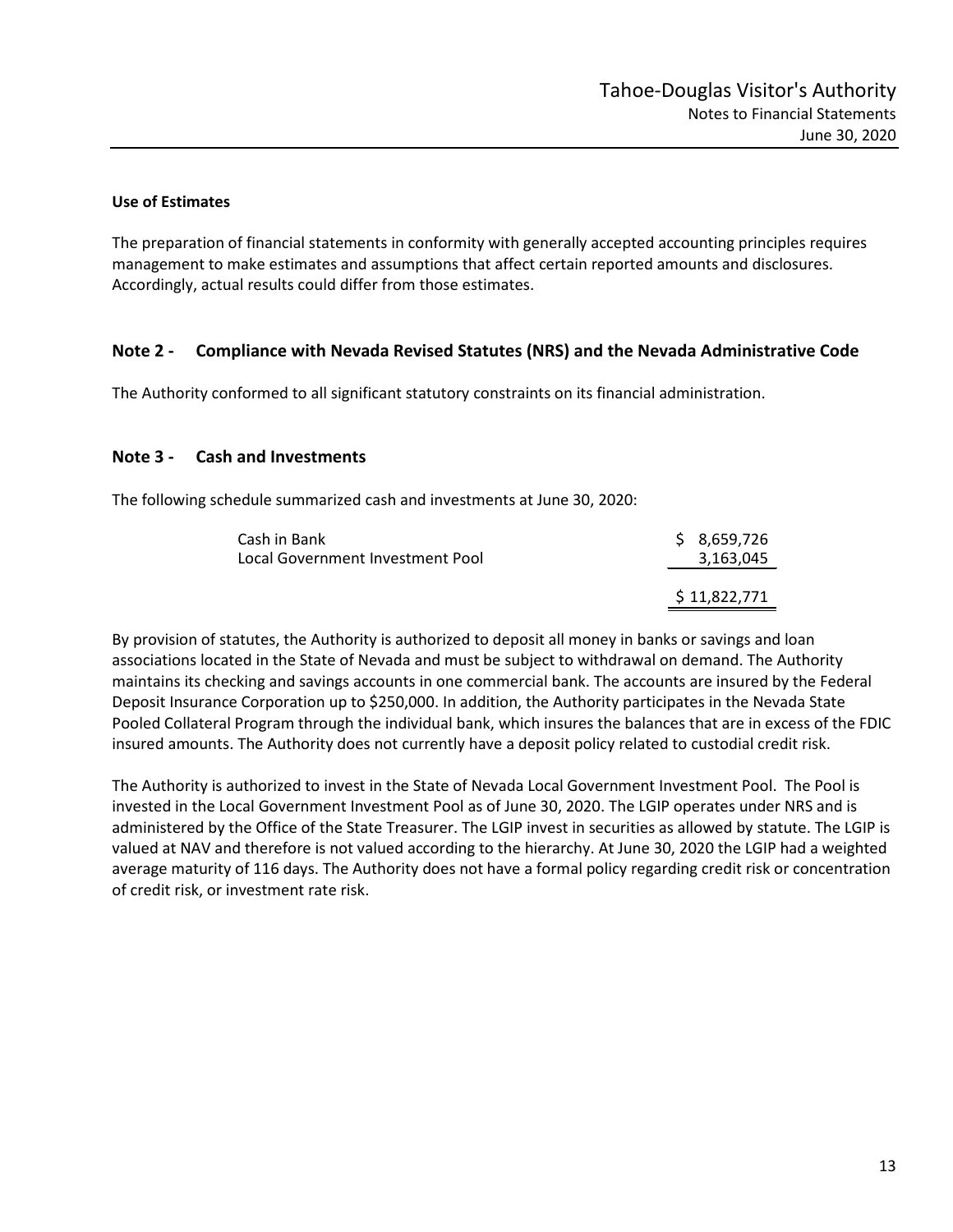# **Note 4 - Capital Assets**

Capital assets activity consists of the following:

|                                                                   | July 1,2019 | <b>Increases</b> | Decreases | June 30, 2020  |
|-------------------------------------------------------------------|-------------|------------------|-----------|----------------|
| Capital assets, not being depreciated<br>Construction in progress | 838,359     | 4,687,187<br>\$  | \$        | 5,525,546<br>S |
| Total capital assets, not<br>being depreciated                    | 838,359     | 4,687,187        |           | 5,525,546      |
| Capital assets, being depreciated<br>None                         |             |                  |           |                |
| Less accumulated depreciation<br>None                             |             |                  |           |                |
| Total capital assets,<br>being depreciated, net                   |             |                  |           |                |
|                                                                   | 838,359     | 4,687,187        |           | 5,525,546      |

# **Note 5 - Transient Occupancy and Lodging License Taxes**

Transient occupancy tax (TOT) and transient lodging license tax (TLLT), collectively referred to as Room Tax, is collected from lodging establishments by Douglas County, which then remits them to the Authority and other agencies. Douglas County allows lodging establishments until the last day of the succeeding month to remit TOT and TLLT. The Authority usually does not receive its share of TOT and TLLT until nine to ten weeks after the end of the month that the lodging establishments have charged the TOT and TLLT to customers. The Authority accounts for these shared revenues in the same manner and timing as Douglas County.

# **Note 6 - Long-Term Lease Transactions**

The Authority entered into a lease for an office building under an eighteen-year operating lease expiring October 31, 2024. The lease contains an escalation clause beginning in year two, providing that the base rentals will be increased annually using the consumer price index. The base rentals were increased by 3.05% for the last six months in the year ended June 30, 2020. The lease also includes purchase options in years 6, 12 and 18. The purchase price is the greater of the net operating income of the property divided by a capitalization percentage of six percent (the CAP rate purchase price) or the appraised value of the property. The purchase price for years 6 and 12 would be adjusted by a purchase premium of 50% and 25% of the CAP rate purchase price, respectively. Rent expense for the year ended June 30, 2020 totaled \$371,567.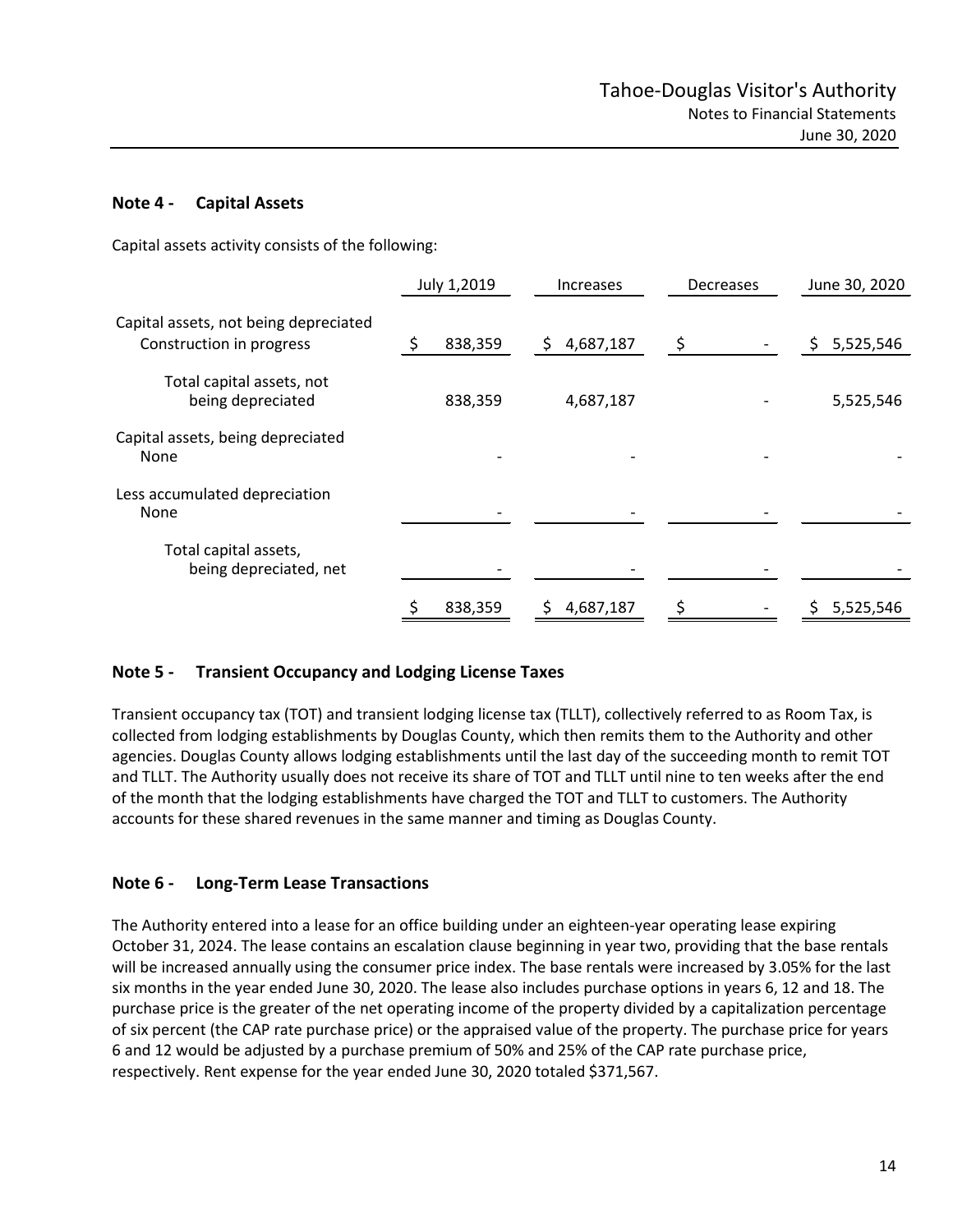June 30: Amount 2021 \$ 375,873 2022 375,873 2023 375,873 2024 125,291 1,252,910

Future minimum lease commitments are as follows for the years ended:

## **Note 7 - Commitments, Contingencies and Risk Management**

The Authority entered into funding agreements with various entities to provide support for tourism and marketing for the year ending June 30, 2020. The funding agreements total approximately \$2,189,577. The Authority has entered into a memorandum of understanding with the Lake Tahoe Visitor's Authority (LTVA) and the South Lake Tahoe Tourism District. The Authority committed to provide the LTVA 20% of the unrestricted tax revenue projected annually in the TDVA board approved budget. The amount to be paid in fiscal year 2020 based upon final revenues received for fiscal year 2020 is \$874,917.

There were no claims pending or unresolved disputes involving the Authority at June 30, 2020.

## **Note 8 - Related Party Transactions**

The Authority has funding agreements with businesses that employ members of the Board of Directors. Expenses incurred in connection with these funding agreements total \$565,000 for the year ended June 30, 2020. The related Board members abstain from voting on these contracts and they go through the same approval process as all contracts.

During the year ended June 30, 2020, the Authority entered into a cooperative agreement with LTVA to promote tourism based on shared objectives which are more effectively and efficiently accomplished collectively rather than independently. During the year ended June 30, 2020, the Authority contributed \$1,542,469 toward expenses in connection with this marketing effort, which included amounts paid for the costs of administration. Based upon the agreement the Authority has committed an additional \$2,054,977 to be paid during the subsequent fiscal year. The Authority supports the LTVA by providing the rent for the building that is occupied by both entities. The LTVA provides employees to the Authority to perform all the accounting and administration functions. One Board member of the Authority, whom is a commissioner of Douglas County, sits on the LTVA Board as the representative for the Authority; otherwise, all other Board members are independent from the LTVA. At June 30, 2020, \$0 of accounts payable is payable to the LTVA.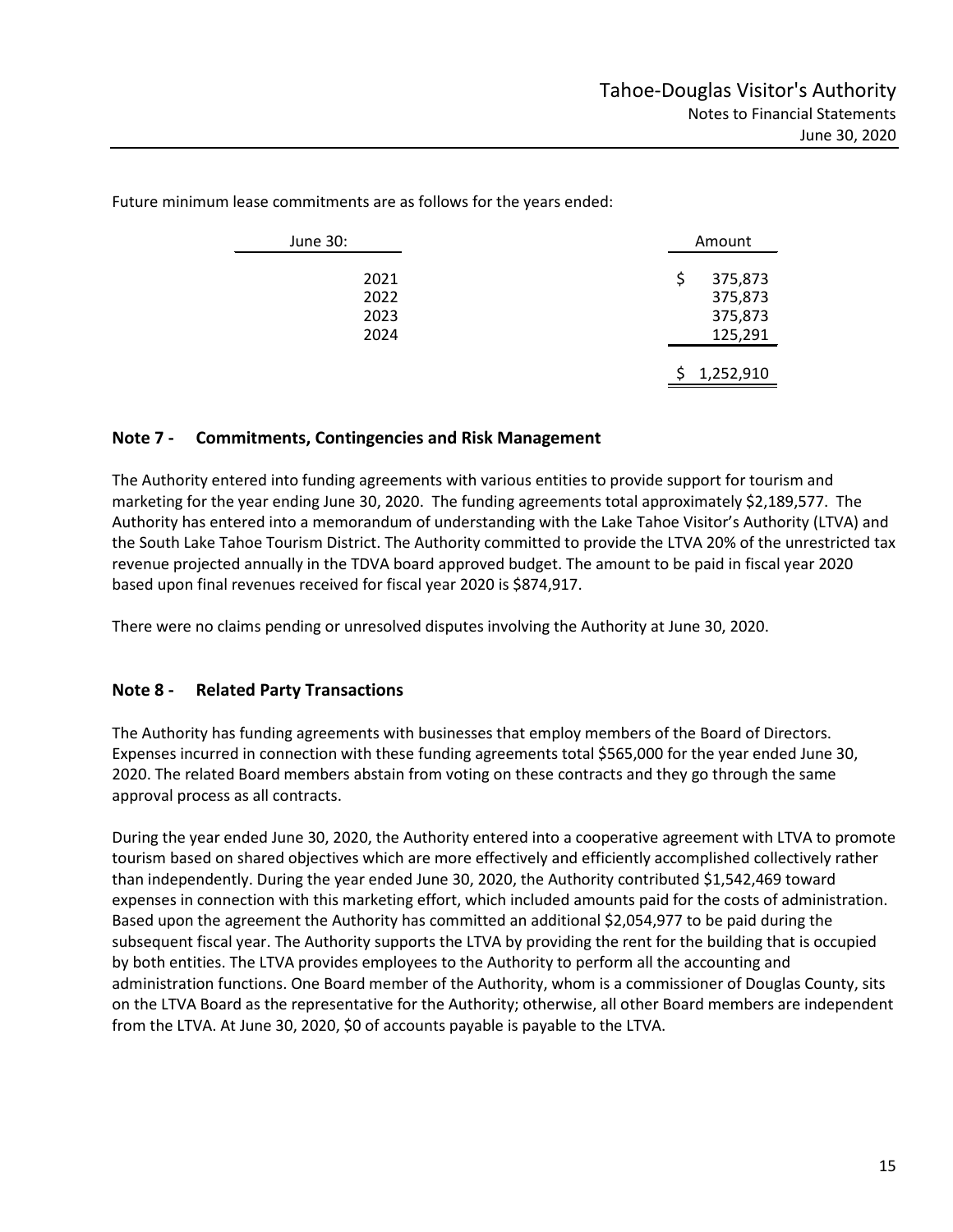# **Note 9 - Conversion to Government-Wide Financial Statements**

Adjustments on the face of the financial statements were made to the fund balance sheet and statement of revenue, expenditures, and changes in fund balance in order to reconcile the fund financial statements to the government-wide statements of net position and activities. The differences between the fund financial statements and government-wide financial statements are the result of additional TOT and TLLT deferred inflows from Douglas County of \$943,033 at June 30, 2020, which represents a change of \$571,899 from the prior fiscal year, and amounts incurred related to capital projects in which construction in progress totaled \$5,525,546.

# **Note 10 - Subsequent events**

Subsequent to year end the Authority issued bonds. The 2020 Bonds have been issued pursuant to the constitution and laws of the State of Nevada, including Tahoe-Douglas Visitors Authority Act, Chapter 496, Statutes of Nevada 1997, as amended; Nevada Revised Statutes ("NRS") Chapter 350; NRS Chapter 348; a resolution of the Board of Directors of the Authority (the "Board") adopted and approved by the Board on September 29, 2020; and an Indenture of Trust, dated as of November 10, 2020 (the "Indenture"), by and between the Authority and U.S. Bank National Association, as trustee. The amount of the bonds is \$112,060,000.

# **Note 11 - Correction of an Error**

During 2020, management identified errors within previously issued financial statements that, when evaluated in the aggregate, warranted restatement of those financial statements. The June 30, 2019 financial statements omitted a receivable for fiscal year 2019 received after the June 30, 2019 financial statements were issued. The receivable was received more than 60 days after the end of the fiscal year. Accordingly, amounts reported for various accounts have been restated in the 2020 government-wide financial statements now presented.

|                                                  | As Previously<br>Reported | Adjustment         | As Restated             |
|--------------------------------------------------|---------------------------|--------------------|-------------------------|
| <b>Statement of Net Position</b><br>Net Position |                           |                    |                         |
| Adjustments<br><b>Statement of Activities</b>    | 1,209,503<br>10,021,278   | 221,712<br>221.712 | 1,431,215<br>10,242,990 |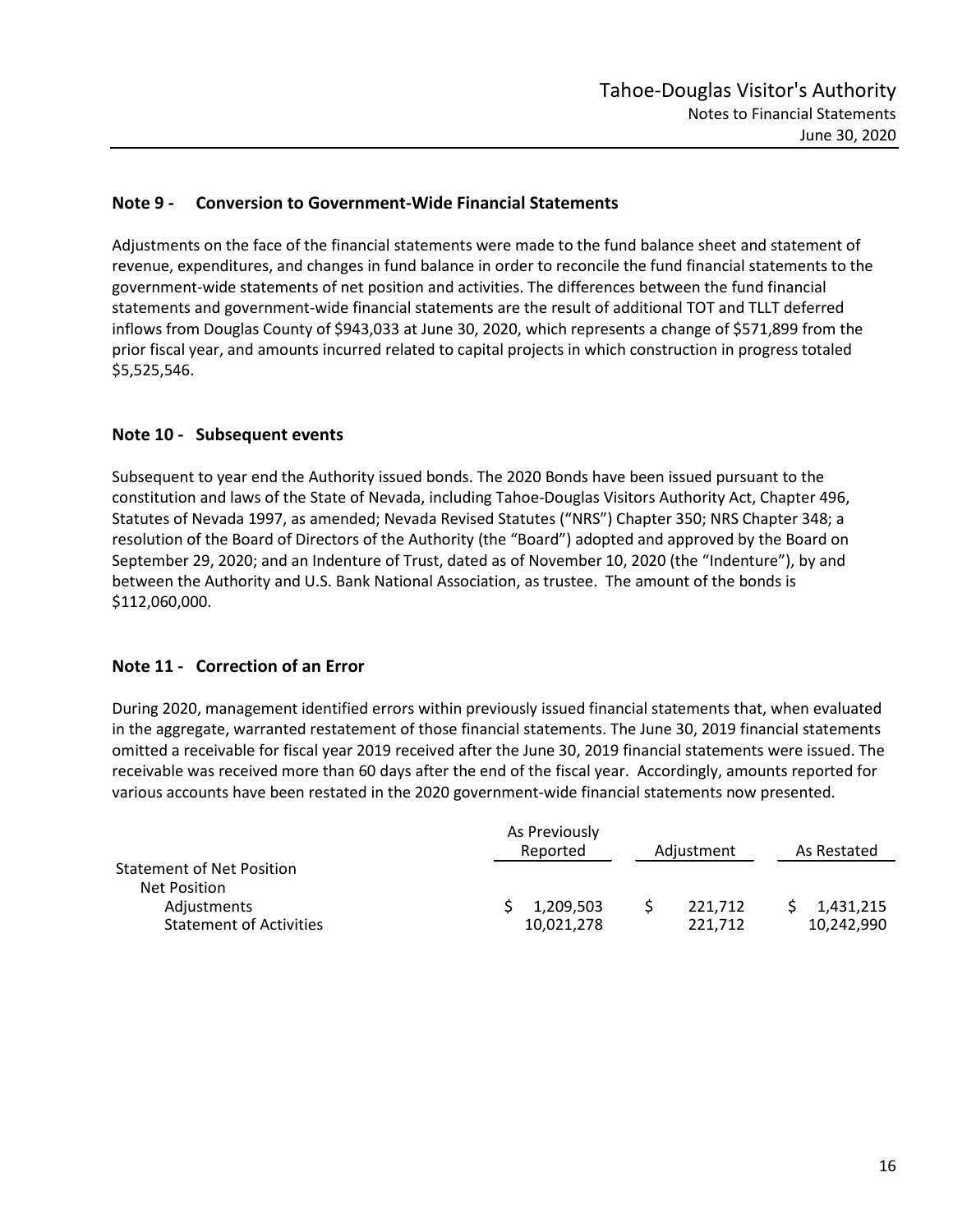

Required Supplementary Information June 30, 2020

Tahoe-Douglas Visitor's Authority

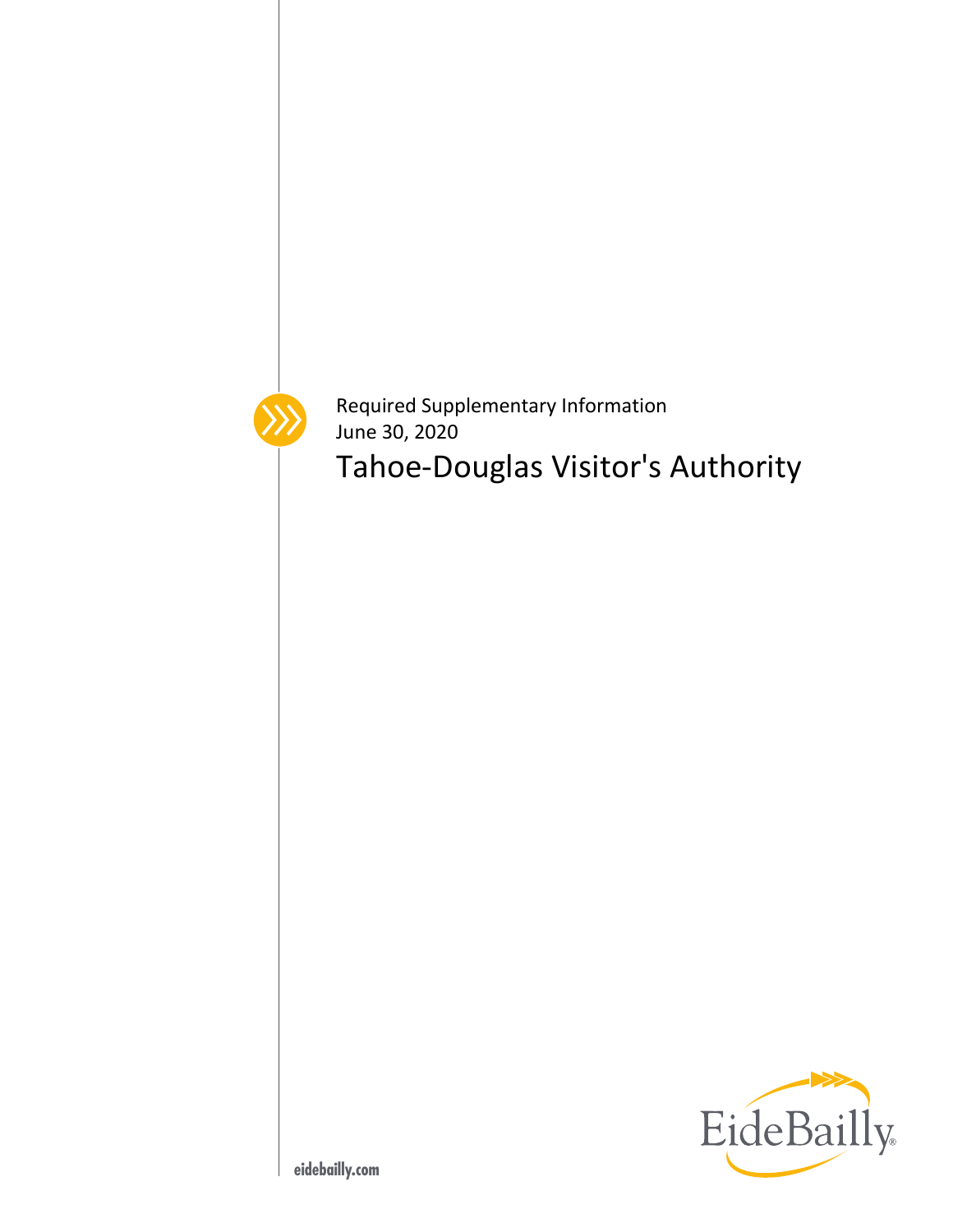# Tahoe-Douglas Visitor's Authority

Statement of Revenue, Expenditures, and Changes in Fund Balance – Budget and Actual Year Ended June 30, 2020

|                                        |                           |                        | 2020         |                  | 2019                           |
|----------------------------------------|---------------------------|------------------------|--------------|------------------|--------------------------------|
|                                        | Original<br><b>Budget</b> | Final<br><b>Budget</b> | Actual       | Variance         | Actual<br>(Memorandum<br>Only) |
| Revenue                                |                           |                        |              |                  |                                |
| Room taxes                             | \$13,343,160              | \$13,343,160           | \$8,626,252  | \$ (4, 716, 908) | \$7,538,992                    |
| Redevelopment area tax                 |                           |                        | 1,911,300    | 1,911,300        |                                |
| Grant income                           | 184,000                   | 184,000                | 110,000      | (74,000)         | 160,000                        |
| Investment income                      | 60,720                    | 60,720                 | 83,205       | 22,485           | 67,278                         |
| Total revenue                          | 13,587,880                | 13,587,880             | 10,730,757   | (2,857,123)      | 7,766,270                      |
| Expenditures<br>Current                |                           |                        |              |                  |                                |
| Community support                      | 4,150,927                 | 4,150,927              | 2,974,114    | 1,176,813        | 4,115,363                      |
| Capital outlay                         | 9,363,456                 | 9,363,456              | 4,687,187    | 4,676,269        | 289,801                        |
|                                        | 13,514,383                | 13,514,383             | 7,661,301    | 5,853,082        | 4,405,164                      |
| Excess of revenue<br>over expenditures | 73,497                    | 73,497                 | 3,069,456    | 2,995,959        | 3,361,106                      |
| Fund Balance,                          |                           |                        |              |                  |                                |
| Beginning of year                      | 5,540,206                 | 5,535,706              | 8,811,775    | 3,276,069        | 5,450,669                      |
| Fund Balance, End of Year              | 5,613,703<br>S.           | 5,609,203<br>S.        | \$11,881,231 | \$6,272,028      | \$8,811,775                    |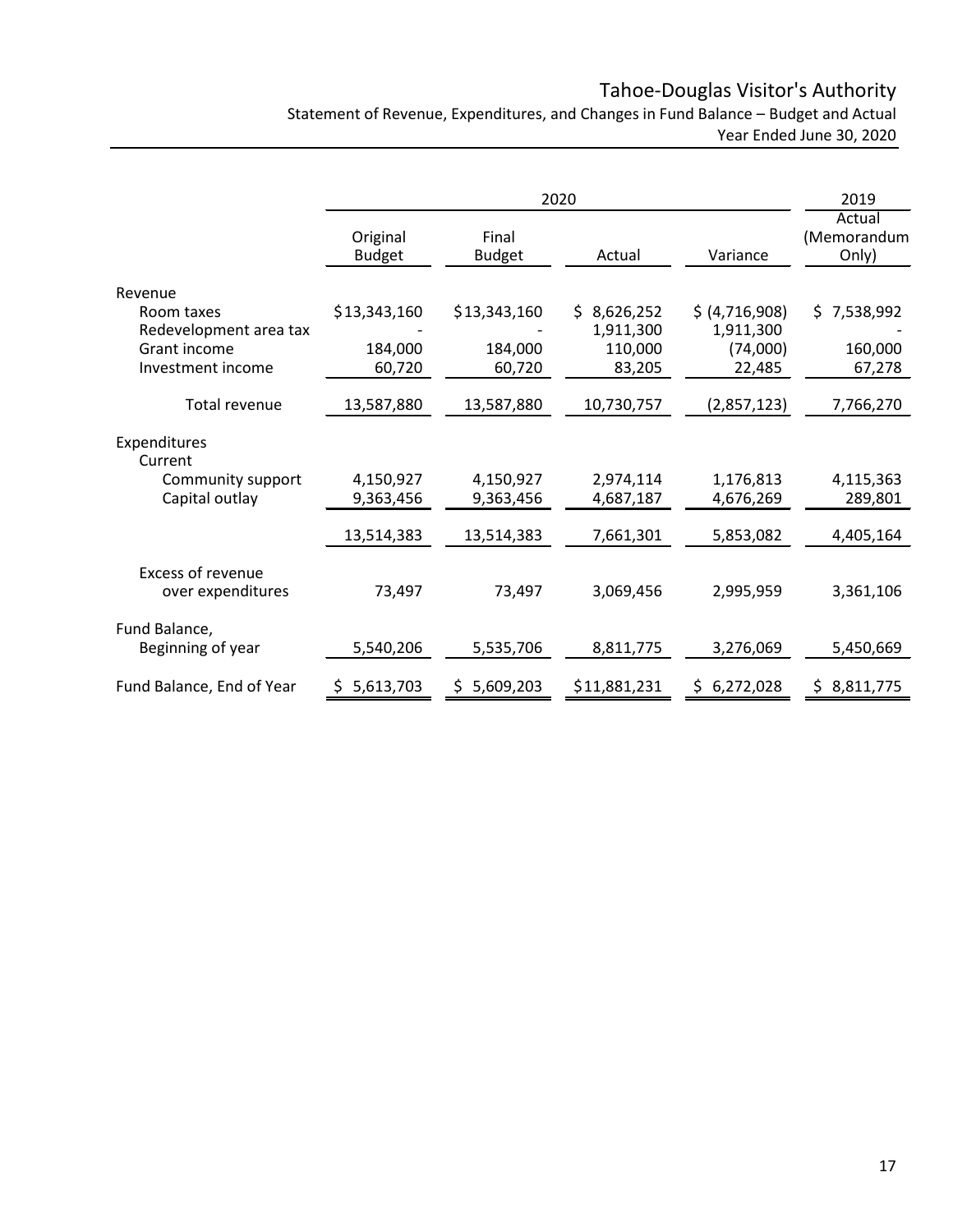

**CPAs & BUSINESS ADVISORS** 

## **Independent Auditors' Report on Internal Control over Financial Reporting and on Compliance and Other Matters Based on an Audit of Financial Statements Performed in Accordance with** *Government Auditing Standards*

To the Board of Directors Tahoe-Douglas Visitor's Authority Lake Tahoe, Nevada

We have audited, in accordance with the auditing standards generally accepted in the United States of America and the standards applicable to financial audits contained in Government Auditing Standards issued by the Comptroller General of the United States, the financial statements of the governmental activities and fund information of Tahoe-Douglas Visitor's Authority, as of and for the year ended June 30, 2020, and the related notes to the financial statements, which collectively comprise Tahoe-Douglas Visitor's Authority's basic financial statements and have issued our report thereon dated November 16, 2020.

## **Internal Control Over Financial Reporting**

In planning and performing our audit of the financial statements, we considered the Authority's internal control over financial reporting (internal control) as a basis for designing audit procedures that are appropriate in the circumstances for the purpose of expressing our opinion on the financial statements, but not for the purpose of expressing an opinion on the effectiveness of the Authority's internal control. Accordingly, we do not express an opinion on the effectiveness of the Authority's internal control.

A *deficiency in internal control* exists when the design or operation of a control does not allow management or employees, in the normal course of performing their assigned functions, to prevent, or detect and correct, misstatements on a timely basis. A *material weakness* is a deficiency, or a combination of deficiencies, in internal control, such that there is a reasonable possibility that a material misstatement of the entity's financial statements will not be prevented or detected and corrected on a timely basis. A *significant deficiency* is a deficiency, or a combination of deficiencies, in internal control that is less severe than a material weakness, yet important enough to merit attention by those charged with governance.

Our consideration of internal control over financial reporting was for the limited purpose described in the first paragraph of this section and was not designed to identify all deficiencies in internal control that might be material weakness or significant deficiencies and therefore, material weaknesses or significant deficiencies may exist that have not been identified.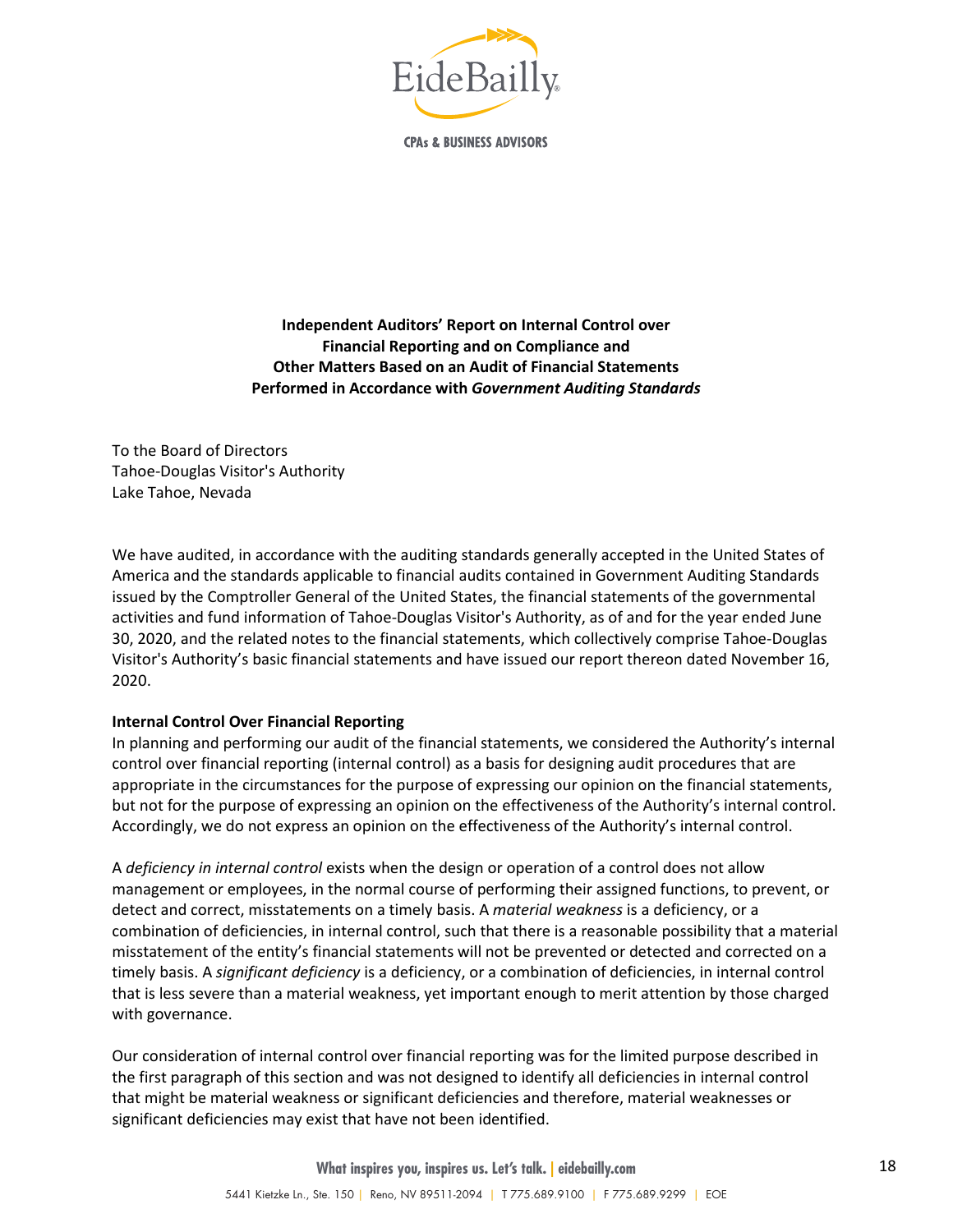We did identify certain deficiencies in internal control, described in the accompanying schedule of findings and responses, as item 2020-001 that we consider to be a material weakness.

#### **Compliance and Other Matters**

As part of obtaining reasonable assurance about whether the Authority's financial statements are free of material misstatement, we performed tests of its compliance with certain provisions of laws, regulations, contracts, and grant agreements, noncompliance with which could have a direct and material effect on the financial statements. However, providing an opinion on compliance with those provisions was not an objective of our audit, and accordingly, we do not express such an opinion. The results of our tests disclosed no instances of noncompliance or other matters that are required to be reported under *Government Auditing Standards*.

## **Tahoe-Douglas Visitor's Authority's Response to Findings**

Tahoe-Douglas Visitor's Authority's response to the findings identified in our audit are described in the accompanying schedule of findings and responses. Tahoe-Douglas Visitor's Authority's response was not subjected to the auditing procedures applied in the audit of the financial statements and, accordingly, we express no opinion on it.

## **Purpose of this Report**

The purpose of this report is solely to describe the scope of our testing of internal control and compliance and the results of that testing, and not to provide an opinion on the effectiveness of the entity's internal control or on compliance. This report is an integral part of an audit performed in accordance with Government Auditing Standards in considering the entity's internal control and compliance. Accordingly, this communication is not suitable for any other purpose.

Ede Sailly LLP

Reno, Nevada November 16, 2020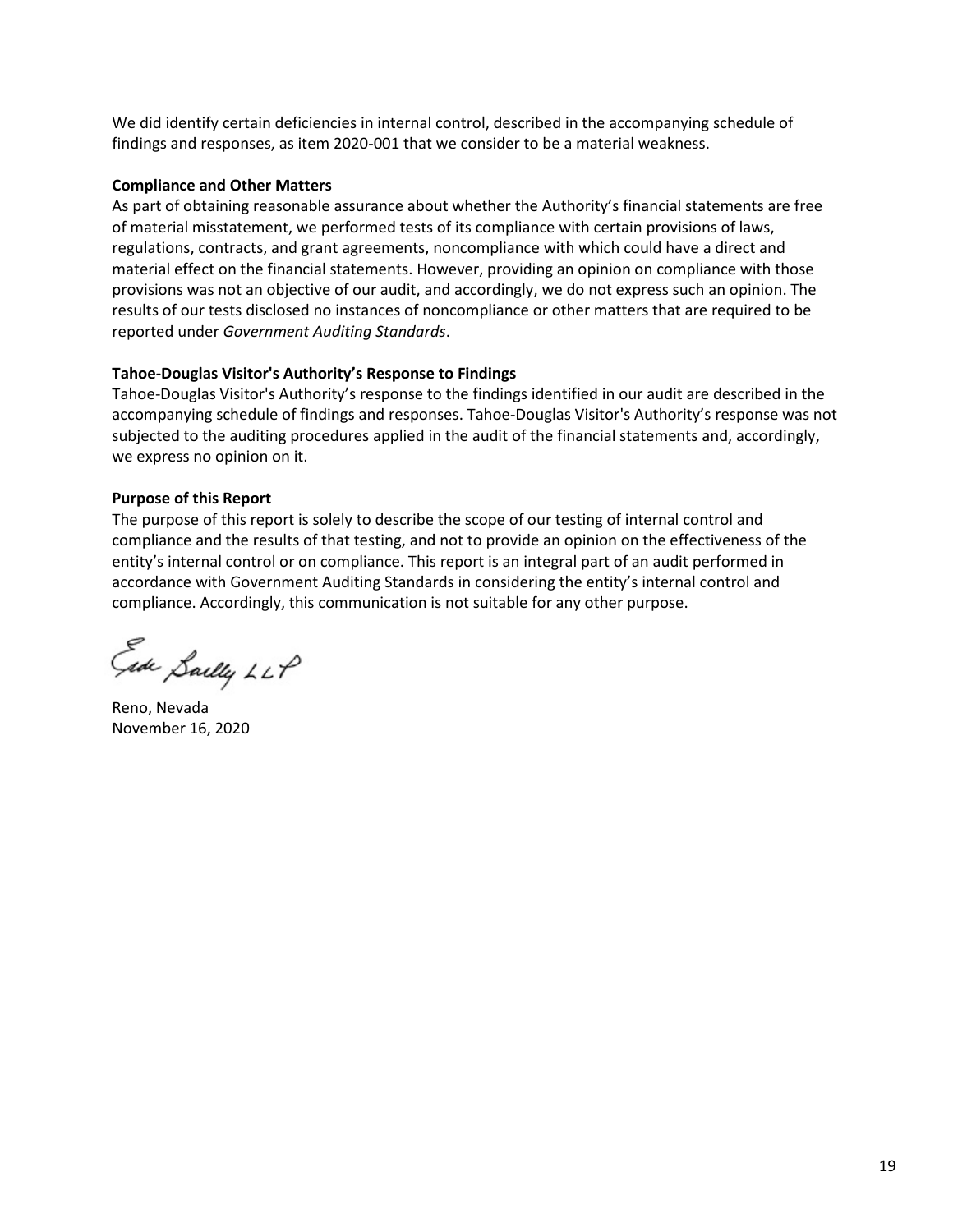#### **2020-001: Financial Reporting Significant Deficiency**

- *Criteria*: Management is responsible for establishing and maintaining an effective system of internal control over financial statement reporting. One of the components of an effective system of internal control over financial reporting is the preparation of full disclosure financial statements that do not require adjustment as part of the audit process.
- *Condition:* As auditors, we assisted in the preparation of the financial statements, and proposed several journal entries.
- *Cause:* Procedures have not been implemented to ensure Authority personnel possess the experience to prepare the Authority's full disclosure financial statements in accordance with generally accepted accounting principles and appropriate review of reconciliations of all accounts with supporting documentation has not been implemented.
- *Effect*: Financial information prepared by the Authority may not comply with generally accepted accounting principles.
- *Recommendation:* We recommend the Authority implement procedures to provide training in the preparation of governmental financial statements in accordance with generally accepted accounting principles and management review and approve all reconciliations.

| Views of Responsible |                                                             |
|----------------------|-------------------------------------------------------------|
| Officials:           | Tahoe-Douglas Visitor's Authority agrees with this finding. |